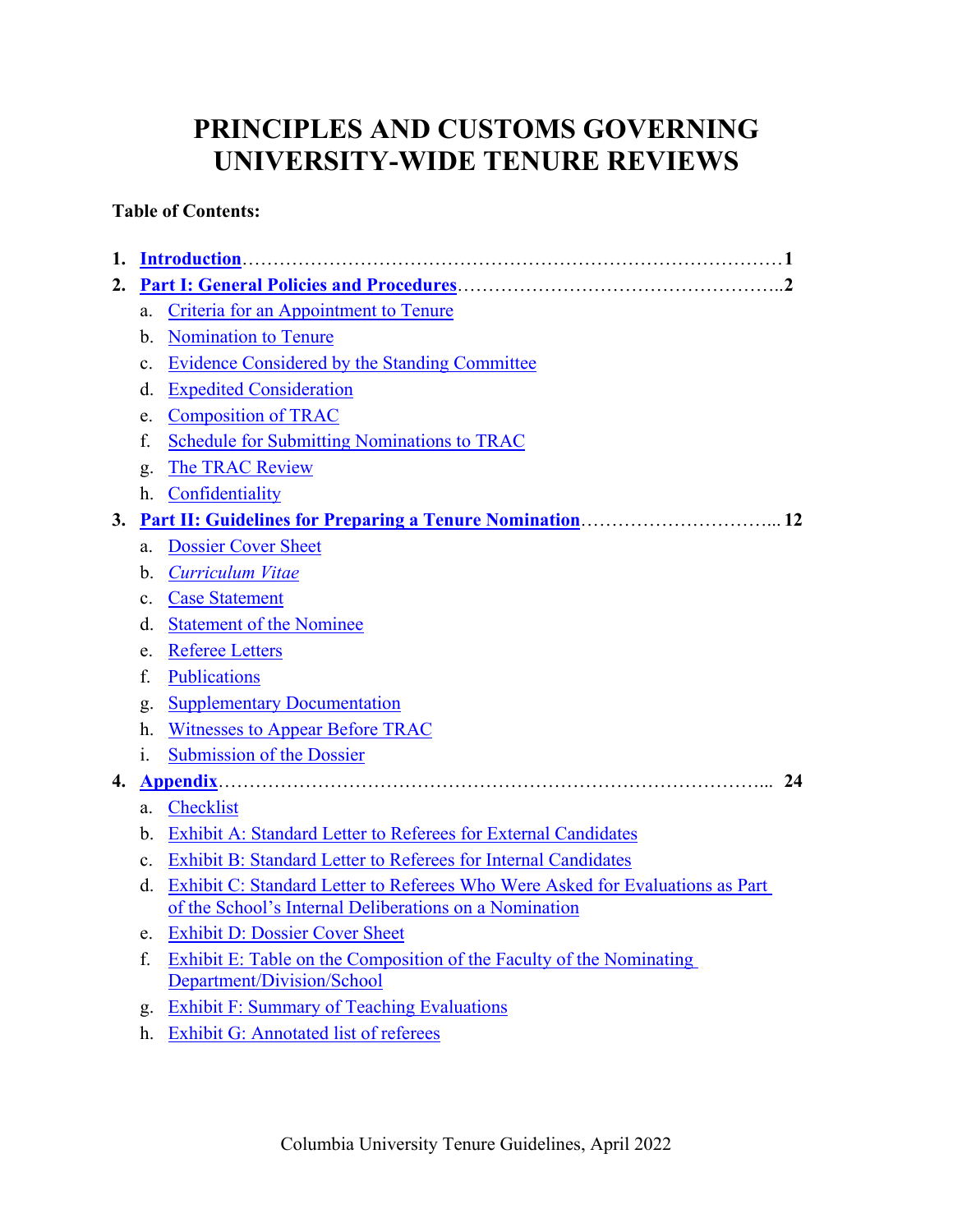#### **INTRODUCTION**

<span id="page-1-0"></span>Columbia employs a standing committee system to conduct a final University-wide evaluation whenever a school or department/division, including Barnard College but not the Faculty of Law and Teachers College, recommends a candidate for tenure. This evaluation is the culmination of a process of review involving multiple considerations of the nomination within the department/ division and/or school. The purpose of the final review is to confirm that the earlier reviews were rigorous and substantive and that all candidates meet the same high standards, regardless of the department/division or school originating the nomination. By examining both the process by which candidates are nominated and their qualifications, the standing committee seeks to ensure a University-wide consistency in the evaluation of nominations to tenure and thereby to promote the appointment of faculty of exceptional quality and distinction throughout the institution.

The standing committee – the Tenure Review Advisory Committee (TRAC) – serves in an advisory capacity to the Provost who determines whether the candidate should be recommended to the President and Trustees for tenure. The University's standing committee system of tenure review is administered on behalf of the Provost by the Office of the Vice Provost for Faculty Affairs.

This document governs TRAC's review of all tenure nominations with the exception of those originating in Barnard College. The procedures followed in evaluating candidates from Barnard College differ in some respects, as provided for in the inter-institutional agreement between the College and the University. Therefore, the process by which Barnard nominations are reviewed is described in a separate document.

Part I of this document sets forth the general policies and procedures that guide the work of TRAC. Part II provides guidelines for schools and departments/divisions to follow in preparing nominations.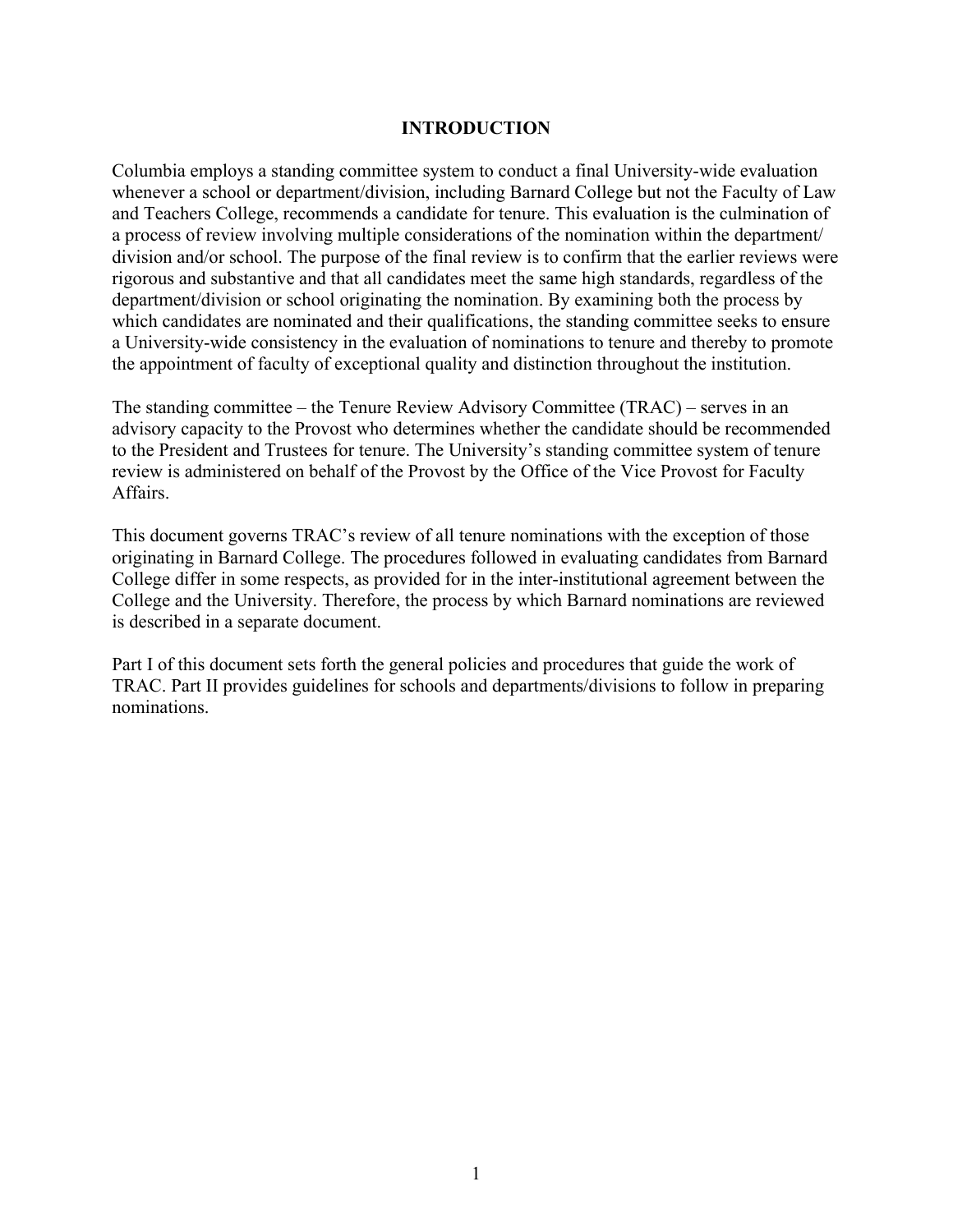#### <span id="page-2-0"></span>**PART I: GENERAL POLICIES AND PROCEDURES**

This part of the document discusses the criteria by which TRAC evaluates nominations to tenure, the evidence it considers, and how it conducts its evaluations. A final section discusses the confidentiality expected of all those who contribute to its deliberations.

# <span id="page-2-1"></span>**CRITERIA FOR AN APPOINTMENT TO TENURE**

An appointment to tenure is made in the University only when an individual of widely recognized excellence is found to fill a scholarly need that is demonstrably vital to a discipline central to the University's purposes. The process of tenure review, therefore, is concerned with both the qualities of the nominee and the potential impact of the proposed appointment on the nominating department/division and/or school.

Nomination to tenure is the occasion for a department/division and/or school to consider its current condition and its future direction. Because of the financial implications of tenure, it may not fill a tenure position without prior budgetary authorization from the appropriate dean or executive vice president.

The qualifications of the individual proposed to fill the position are even more critical. In every instance, the nominee must be an outstanding scholar who has demonstrated the capacity for imaginative, original work and who shows promise of continuing to make significant contributions to scholarship, teaching and service. Excellence as a teacher is necessary, and service to the University and discipline is important. Neither however, individually or taken together, is a sufficient basis for tenure. The essential requirement for the appointment of any nominee is scholarly achievement testifying to an unusually original and creative mind.

Regardless of academic age, every candidate should have produced work of true outstanding quality. Quantity is of lesser concern, although the number of publications, or other materials, may be one of the measures used in assessing the contributions of a candidate's work to their field. Tenure, moreover, is not simply a reward for past accomplishments. It is also a vote of confidence that the candidate will continue to be an important and productive scholar. Thus, a candidate must have an active scholarly agenda that shows strong promise of yielding answers to fundamental questions in their discipline.

Peer esteem is a valuable measure of scholarly achievement. Established scholars must be widely recognized as among the leaders in their disciplines. Junior scholars must have achieved a level of scholarly accomplishment that demonstrates extraordinary promise and who can be expected, with a high degree of confidence, to become leaders in their disciplines.

A comparable standard applies when the candidate is in a professional or artistic discipline. The customary academic measures provided by publications and papers may be augmented or replaced by other considerations, such as journalistic achievements, built architectural projects, or creative works of arts. However, in every case, candidates must have a record of highly original accomplishments, exhibit the potential for continuing to make influential professional or artistic contributions, and be regarded by their peers as among the very best in their field.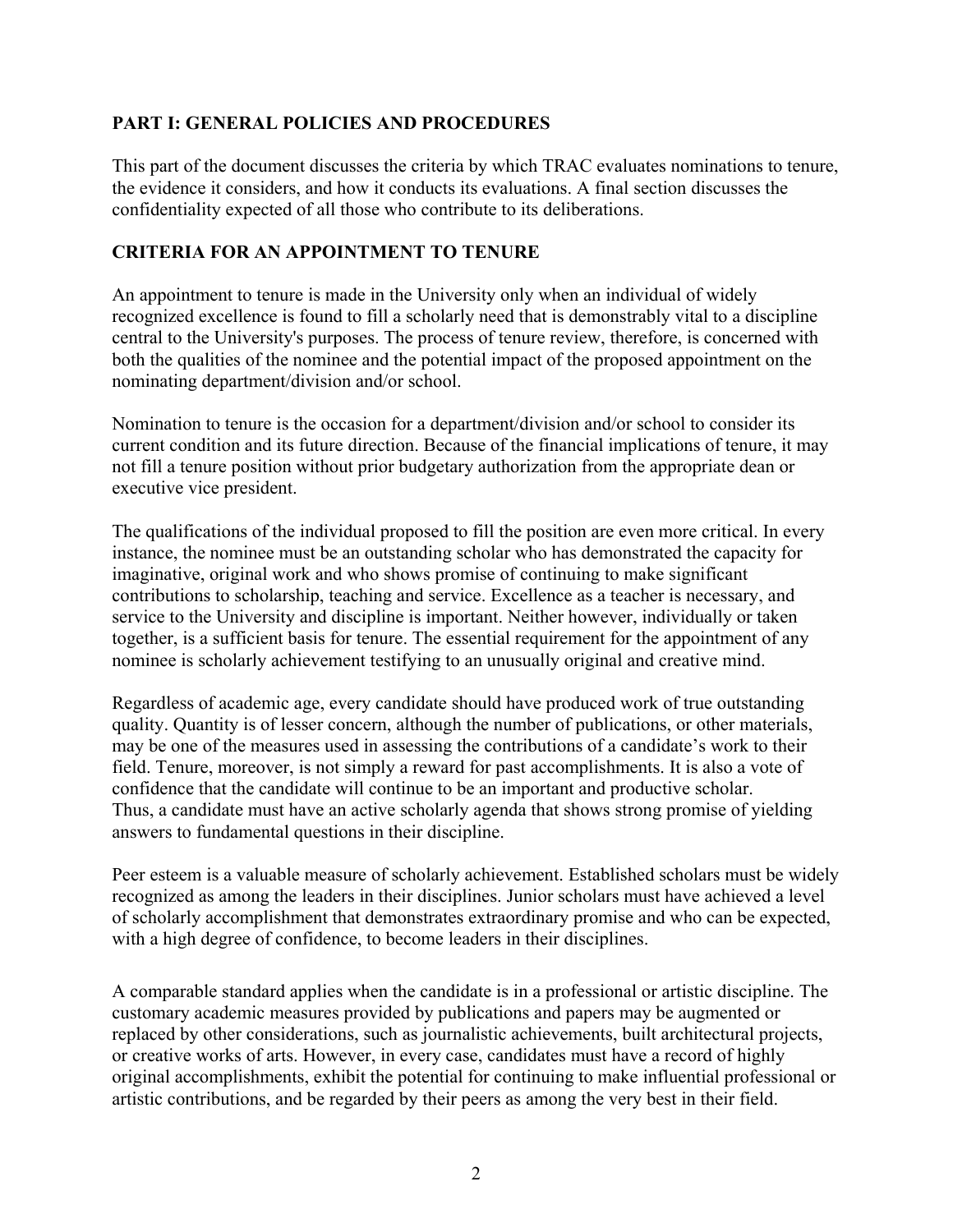These criteria must necessarily be interpreted with flexibility to accommodate the differing disciplines of the candidates and the missions of their departments/divisions and/or schools. Because the scholarship candidates pursue can vary, measures used to evaluate the quality of work will appropriately vary as well. Nonetheless, all candidates must meet a common University-wide expectation.

Regardless of the type of scholarly or other work in which they are engaged, all must be or have the potential of becoming leading figures in a field that is intellectually vital and important to the University. The burden of demonstrating that a candidate meets that standard rests with the nominating department/division and/or school. TRAC will recommend in favor of awarding tenure only if it finds that the department/division or school has provided a compelling affirmative case for the nomination.

# <span id="page-3-0"></span>**NOMINATION TO TENURE**

While the various parts of the University have the authority to use different methods for evaluating potential candidates for tenure, every nomination requires a positive vote by the tenured faculty in the relevant department/division and/or school and the endorsement of the dean or executive vice president. At a minimum, a majority of the eligible tenured faculty must vote in favor of forwarding the nomination for review by TRAC. With the approval of the appropriate dean or executive vice president, departments/divisions and/or schools may establish a higher percentage of positive votes as the requirement for making a nomination. In the case of joint nominations to tenure, positive votes are required from all of the departments/divisions and schools in which the candidate will serve. The decision on whether to nominate should be made by an open vote or by signed ballots.

If a department/division and/or school has voted not to nominate a candidate for tenure, then a new review may be initiated only with the prior permission of the appropriate dean or executive vice president and the Provost. This is true regardless of whether the same department/division or school believes that a new evaluation is justified or whether another department/division or school wishes to consider the candidate for a possible nomination to tenure. For candidates who already hold full-time instructional appointments at the University, the new evaluation must also be permitted by the provisions of the University Statutes governing limits on nontenured service.

The only acceptable grounds for a second review by the same department/division and/or school are material improvements in the quality of the candidate's work that have occurred since the first review, such that the original negative decision is no longer valid. Similar rules apply when a different department/division or school considers the candidate, except that the nominating unit may also consider whether the work completed before the first review meets the standards of excellence expected of candidates in its own discipline.

The final decision to forward a nomination to the Provost for University-wide review should be made by the dean or executive vice president of the department/division or school in which the candidate will be appointed.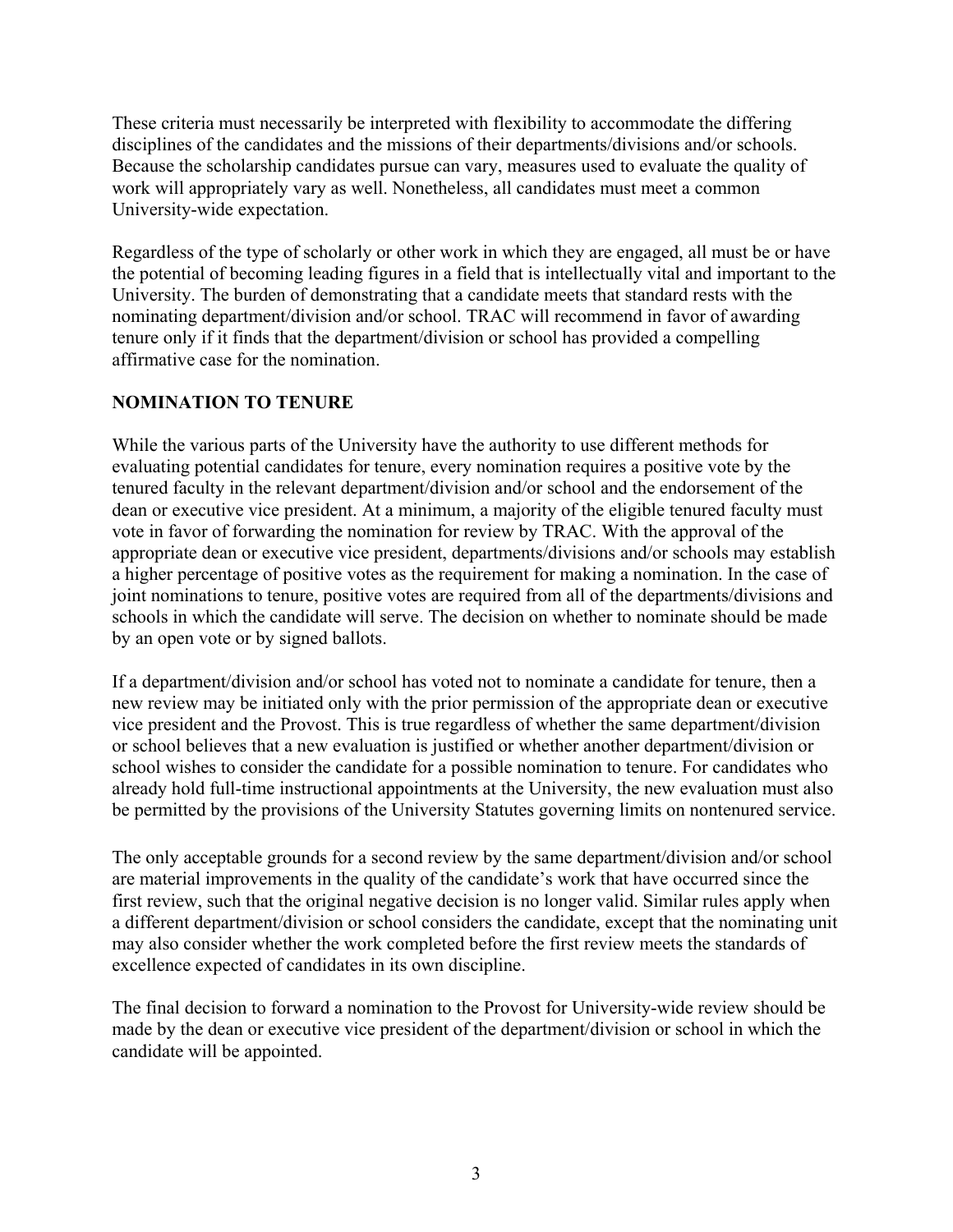# <span id="page-4-0"></span>**EVIDENCE CONSIDERED BY THE STANDING COMMITTEE**

Every nomination to tenure should be accompanied by the materials detailed in Part II of this document. The department/division or school originating the nomination may take the lead in preparing these materials, but the dean or executive vice president has the responsibility to review them for completeness and accuracy and to see that they are submitted in a timely fashion. The Office of the Vice Provost for Faculty Affairs places a nomination on the TRAC agenda once a complete set of the materials described in these *Guidelines* has been received. The members of TRAC require three weeks to review a completed dossier before they discuss the nomination. It is, therefore, in the interest of the nominating dean or executive vice president to send the candidate's dossier to the Office as early as possible. The contents of a dossier may be updated to reflect new materials and documents.

In judging a nomination, TRAC relies primarily on the candidate's complete dossier, which includes the candidate's *curriculum vitae*, a report from an executive vice president/dean and a school-level review, a case statement which is prepared by the nominating department/division or school, the candidate's statement on their research, teaching and service, referee evaluations (see **Exhibit A-C** for template letters) and other supporting documents, such as teaching evaluations and examples of research products. Each of these is described in detail in Part II. TRAC may also ask witnesses to appear before it to discuss the candidate's qualifications and may collect additional information from sources within and outside the University.

# <span id="page-4-1"></span>**EXPEDITED CONSIDERATION**

In exceptional cases of external recruits of extraordinary scholarship who have already achieved the highest level of recognition in their fields, such as memberships in National Academies, or who are being recruited to high-level academic administrative positions, such as Directorships of major institutes, some reduction in the scope of nominating materials may be warranted. The dean or executive vice president may waive the requirement for a statement from the nominee. Other requests for modifications to the nominating materials must be approved in advance by the Vice Provost for Faculty Affairs. To the extent possible, TRAC maintains space in its schedule of meetings to allow prompt review of such cases.

#### <span id="page-4-2"></span>**COMPOSITION OF TRAC**

TRAC consists of thirteen members chosen by the Provost from among the tenured faculty of Columbia's departments and schools, including Barnard College. The Provost informs the University community of the membership of TRAC at the beginning of the fall term.

The members of TRAC serve staggered terms, normally three years in duration, although the Provost may ask faculty to participate for shorter periods as replacements for regular members who are on a leave of absence, have ceased to hold a full-time appointment at the University, or who are otherwise unable to participate in the committee's deliberations. The Provost designates one of the committee's members, typically in their third year on the committee, to serve as its chair.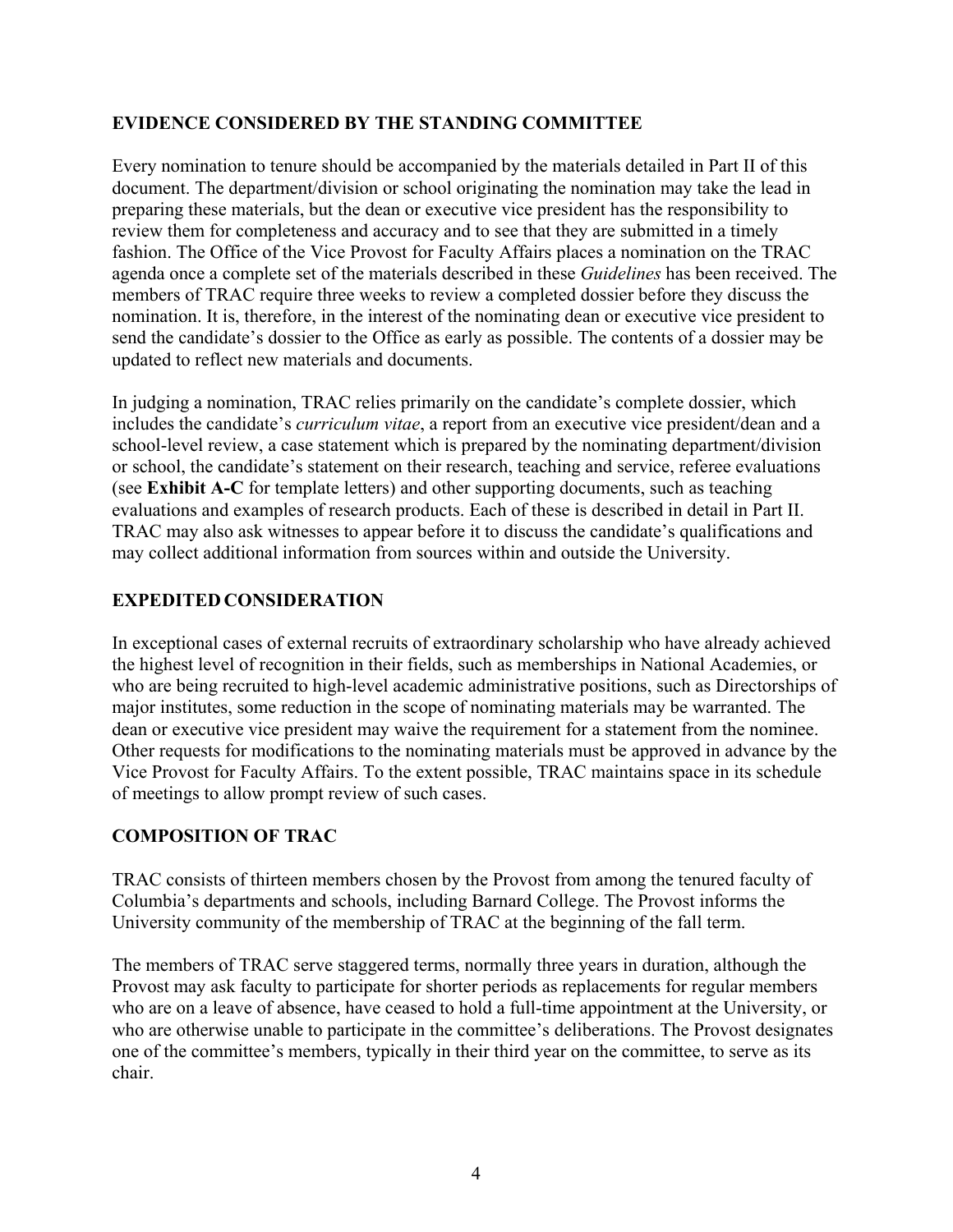While the members of TRAC are broadly representative of the disciplines covered by the University's faculty, no school, department or discipline is guaranteed a seat on the committee, with the following exception. As stipulated in the inter-institutional agreement with Barnard, the review of a Barnard candidate requires a panel that includes two Barnard faculty members. One member of TRAC is, therefore, chosen from Barnard to serve on the standing committee. A second faculty member from Barnard supplements TRAC when Barnard candidates are evaluated, as described in the tenure guidelines governing the evaluation of nominations from Barnard.

#### <span id="page-5-0"></span>**SCHEDULE FOR SUBMITTING NOMINATIONS TO TRAC**

Planning for the reviews of nominations begins in the spring prior to the academic year in which the evaluations will occur and all departments/divisions and schools are expected to adhere to the following deadlines:

**April 1**: The deans and executive vice presidents are expected to submit a list of junior faculty they intend to evaluate the following year and the names of scholars at other institutions they have already identified as potential candidates for tenure. For each candidate on the list, the dean or executive vice president provides an initial assessment of the likelihood of the nomination and a brief description of their area of specialization. In addition, the deans and executive vice presidents inform the Office of the Vice Provost for Faculty Affairs of all external searches that may result in further nominations to tenure.

**May 15**: The deans and executive vice presidents send the Office of the Vice Provost for Faculty Affairs confirmation that they have sent out the requests for the external letters of evaluation for their known candidates. For each candidate, the confirmation includes the list of top ten institutions in the field, the referee list, the comparison list, and the date on which the letters requesting the evaluations were mailed. The dean or executive vice president of a school or department/division that misses the deadline for asking for the referee evaluations for internal candidates should write to the Provost explaining the reasons for the delay and explain how the school or department/division will ensure that subsequent deadlines for submitting the nominations and supporting documentation will be met for those candidates.

If there are candidates who are nominated after the May  $15<sup>th</sup>$  deadline, the dean or executive vice president should send the referee and comparison lists and the date on which the request for the referee evaluations was made to the Office of the Vice Provost for Faculty Affairs as soon as these candidates are identified.

**December 15:** All materials for the evaluations of internal junior faculty are expected to be submitted to the Office of the Vice Provost for Faculty Affairs by this date. The Provost will permit exceptions to this deadline when the size of the case load of a department/division or a school does not allow it to complete all of its reviews by this date. In those cases, the dean or executive vice president must submit a separate schedule for the submission of the nominations to the Office of the Vice Provost for Faculty Affairs. If a department/division and/or school misses the December 15<sup>th</sup> date for nominating internal candidates without the prior permission of the Provost, TRAC may defer its consideration of the nominee until it has finished the reviews of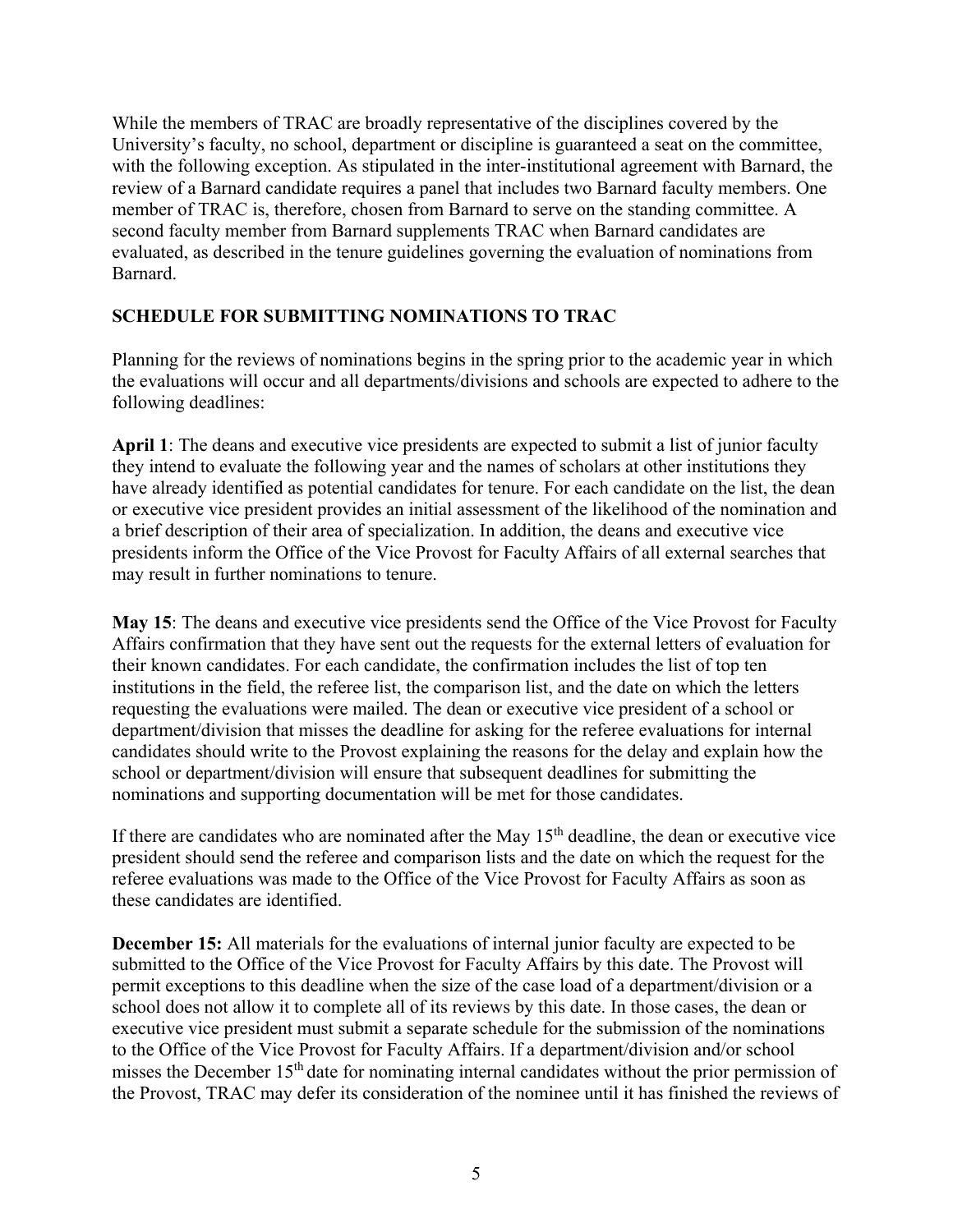other junior faculty who were nominated on time, even if that means postponing its evaluation until the following academic year.

**February 1**: The deans and executive vice presidents are expected to send the Office of the Vice Provost for Faculty Affairs the nominations and dossiers for their external candidates by this date. This enables Columbia University to comply with the AAUP policy guideline that sets May  $15<sup>th</sup>$  as the last date that an offer can be made to a faculty member at another institution for appointment the following fall. The offer cannot be contingent upon a favorable outcome of a tenure review.

If a review by TRAC cannot be completed by May  $15<sup>th</sup>$ , the nominating dean or executive vice president will have to obtain a waiver of the AAUP's deadline from the candidate's institution before the review can occur.

# <span id="page-6-0"></span>**THE TRAC REVIEW**

TRAC meets at regular intervals from September through May but not during the summer months. The committee meets at least twice a month and more often when its faculty chair and the Provost deem it necessary to evaluate the nominations it receives.

Every candidate is reviewed by a panel of five TRAC members with one serving as the primary reviewer and another as the secondary reviewer. While the membership of TRAC is public information, the composition of the review panels is confidential.

In assigning members of TRAC to a review panel, care is taken to ensure that it includes an appropriate breadth of knowledge, especially when the candidate's work is interdisciplinary in nature. A review panel includes some members who are close in discipline to the candidate. However, knowledge of a candidate's specialization is not a requirement, and generally at least one member of each panel is distant from the candidate's field.

Members of TRAC do not participate in a review if they have jointly published with the candidate, jointly worked on externally funded grants and contracts, helped to train the candidate, served on a search committee that selected the nominee for a tenure appointment, voted on the nomination at either the level of the department/division and/or the school or, in the case of members from the Arts and Sciences and Barnard, belong to the cognate department of the candidate at the other institution. They also recuse themselves when they believe that they have a conflict of interest for other reasons.

Whenever a conflict of interest arises, members are neither present during the committee's discussion of the nomination nor given access to the candidate's dossier.

Each member of a review panel independently prepares a report on the candidate's qualifications which they submit to the Office of the Vice Provost for Faculty Affairs. Once all of the reports are received, the Office distributes them to the full committee. Nominations are normally reviewed in the order in which they are received, but may be accelerated in the case of key recruitments and retentions.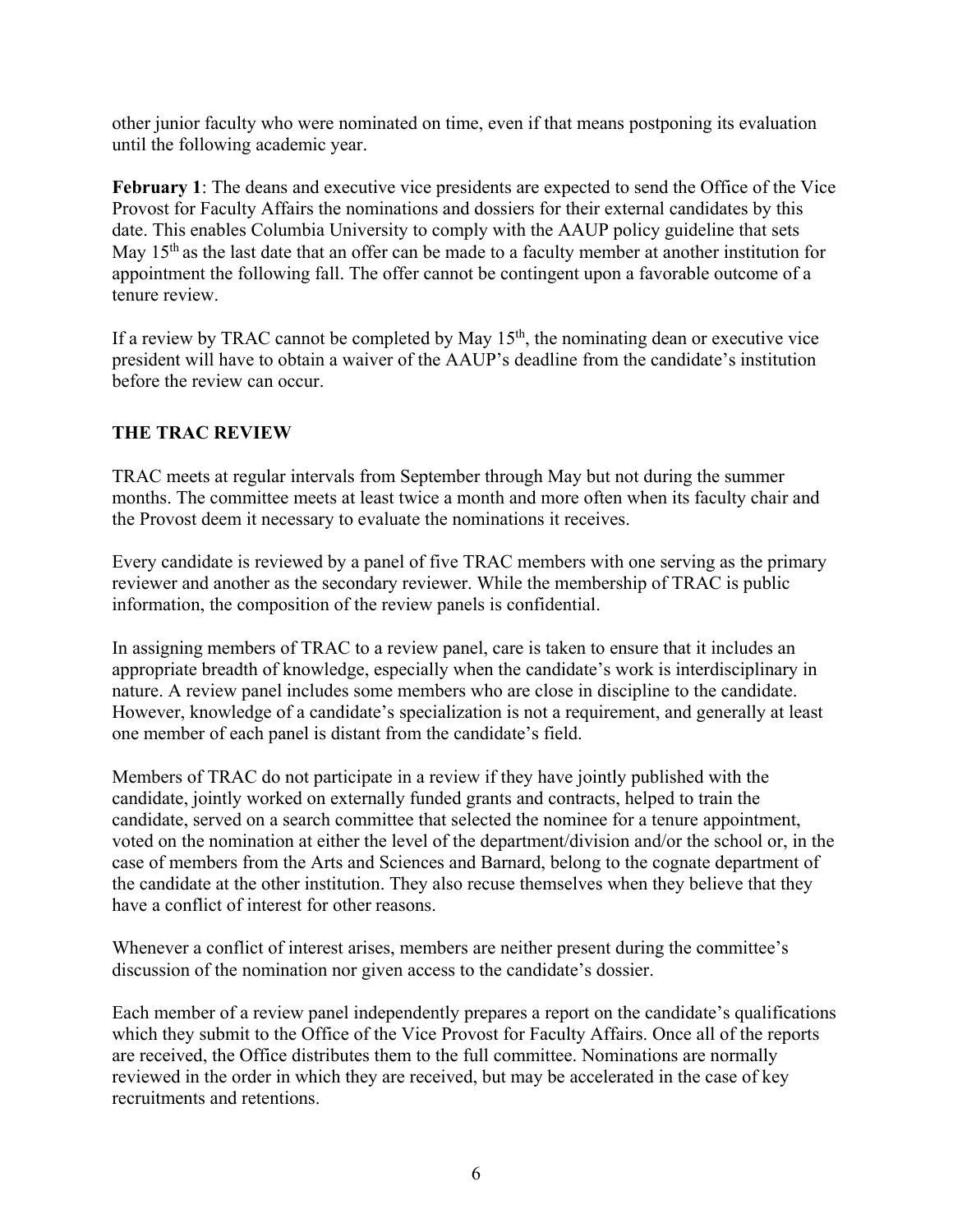TRAC considers every nomination at least once. While the committee normally completes its review in one meeting, discussion of a nomination may be carried over to a second meeting due to scheduling constraints. At the conclusion of its assessment, the committee decides whether to recommend the award of tenure or to hold the nomination over to future meetings for further discussion. Whenever a nomination requires more than one hearing, the Office of the Vice Provost for Faculty Affairs informs the nominating dean or executive vice president.

If TRAC decides that more than one hearing is necessary, it may ask the Provost to collect further information before it reconsiders the nomination, including additional external letters of evaluation and additional written statements from the nominating department/division and/or school.

TRAC does not hear from witnesses at the first hearing for a nomination. If a second hearing is necessary, the appropriate department/division chair or dean will be invited to provide TRAC with testimony on the quality of the candidate's work and the significance of the appointment for the nominating unit. If the candidate will have appointments in more than one department/division or school, it is the chair or dean of the primary department/division or school that is asked to appear. TRAC may also invite the heads of the other units in which the candidate will serve if the committee feels that they can contribute to its evaluation. Department/division chairs and deans may delegate the responsibility of serving as witnesses to other tenured faculty who can more effectively discuss the nominee's qualifications and their proposed role in the department/ division and/or school. At the discretion of TRAC, additional witnesses may be asked to testify to the quality of the candidate's scholarship and teaching. These may include faculty from the nominating unit, from other parts of the University or from other institutions. and they may be asked to appear in person or teleconference.

The Office of the Vice Provost for Faculty Affairs provides the witness with a list of questions TRAC members wish to discuss. The witness should prepare written materials in response to the questions to distribute to the members of TRAC. Such materials become part of the confidential nomination dossier.

While the members of the review panel are primarily responsible for the evaluation of the nomination to which they have been assigned, the other members of TRAC participate actively in the discussions about the case as presented in the dossier or evidence provided by the witness. At the end of the discussion, all members of TRAC vote on whether to recommend the candidate for tenure, with the exception of any who have been recused owing to a conflict of interest.

TRAC considers all aspects of a candidate's record – scholarship, teaching and service – in evaluating whether they meet the University's expectations described earlier in this document for its tenured faculty. In discussing a candidate's scholarship, TRAC uses various measures that necessarily vary from one discipline to another but may include any of the following:

• The opinion of leading scholars in the candidate's field(s) on the originality and impact of their scholarship;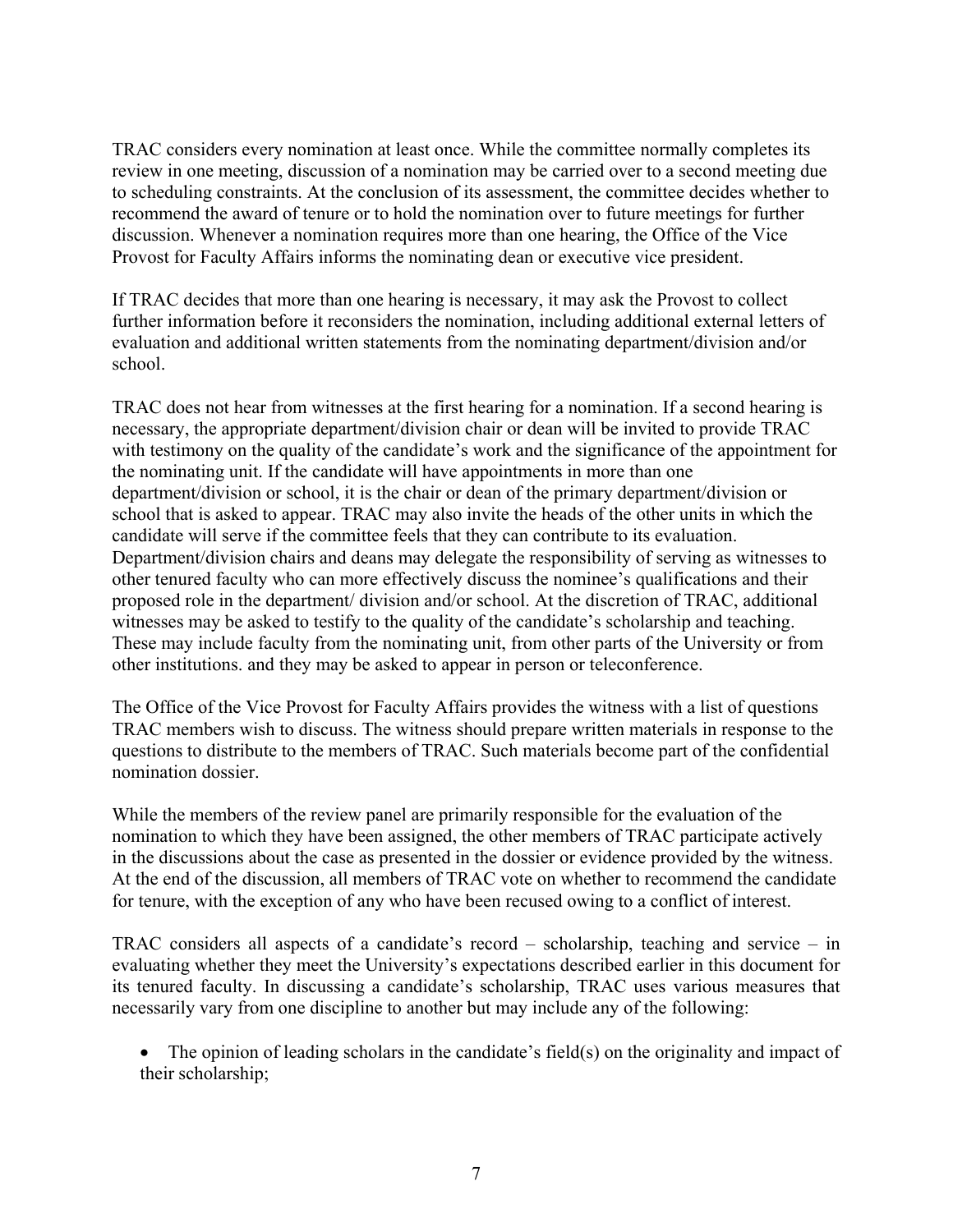• The candidate's productivity as measured against the expectations of their field;

• Growth in the quality as well as the quantity of the candidate's published work over the course of their scholarly career;

• In the case of a candidate who regularly co-publishes with others, their individual contributions to the scholarship;

• For a candidate early in their career, the level of independence from their doctoral and postdoctoral mentors;

The extent to which the candidate is publishing in the leading refereed journals or the best presses in the field;

• The frequency with which the candidate's scholarship is cited by other scholars, taking into account the typical citation rates in their field;

- Sources and quantity of external funding;
- Awards, honors and prizes received;
- The frequency with which a candidate is invited to give talks about their research; and
- Other indicators of the field's esteem for the candidate's scholarship, such as editorial service and leadership positions in inter-institutional consortia and disciplinary associations.

No single one of these measures is the determinative factor in the committee's deliberations. TRAC uses them instead to arrive at an overall assessment of the candidate's scholarship, achievement, creativity, impact and future trajectory.

Similarly, in evaluating a candidate's teaching record, TRAC considers:

• The quality of classroom teaching, as measured by student evaluations;

• Mentoring of doctoral students and postdoctoral researchers, as shown by their number and their careers after completing their studies with the candidate;

• Awards for teaching;

• Contributions to the development of curricular programming at the institution at which the candidate serves; and

• Other indicators of a candidate's educational commitment and excellence, such as work with doctoral students and participation in disciplinary initiatives in curricular development.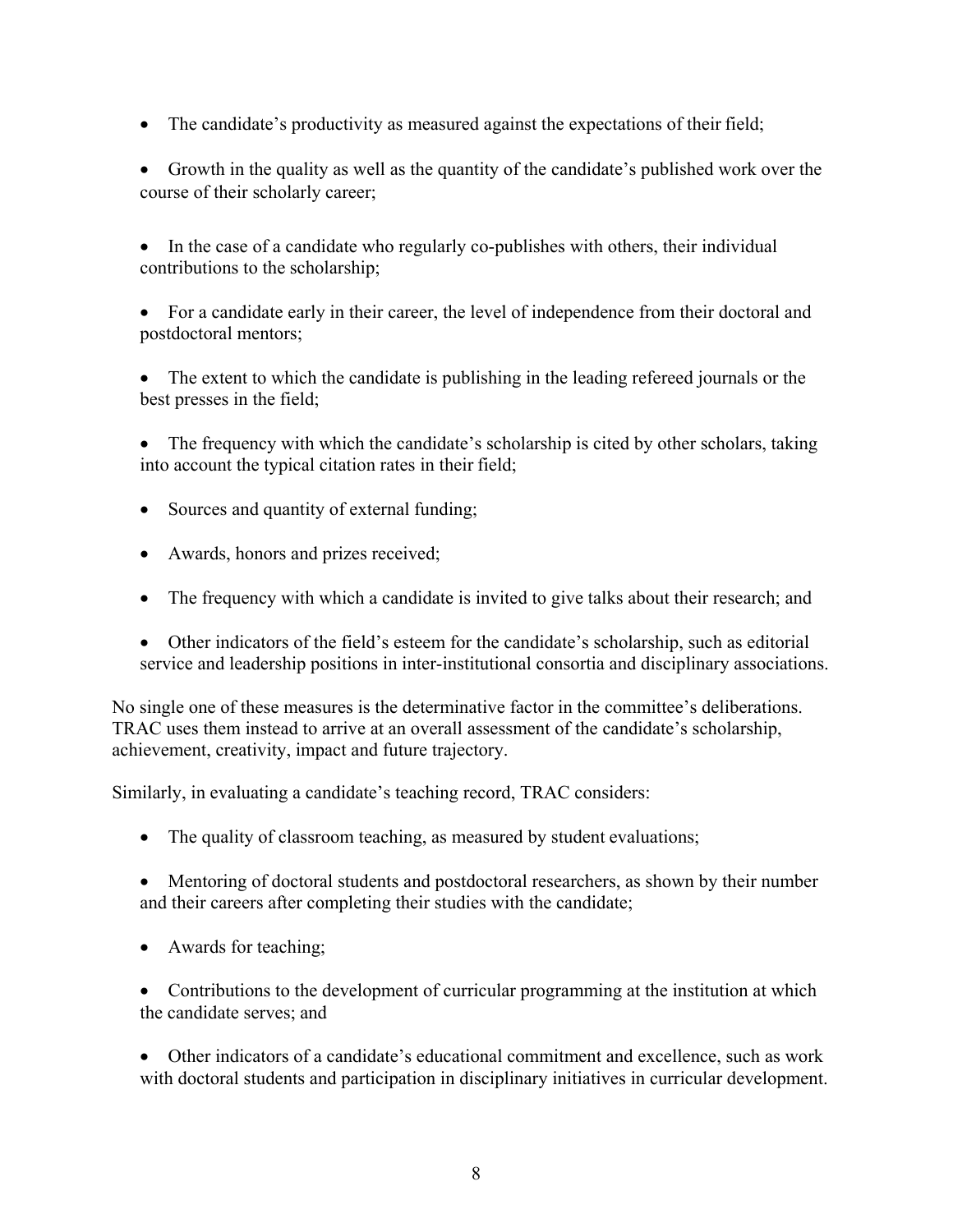Finally, the committee looks for evidence of service, including:

- Service to both the candidate's university and discipline;
- Appointments in public positions and consultancies that utilize the candidate's scholarly expertise; and
- Public outreach.

The Provost typically attends all TRAC meetings and actively participates in the discussion about a nomination. The Vice Provost for Faculty Affairs, the Assistant Provost for Faculty Affairs, and the Manager of Tenure Reviews also attend to support the committee's work. Other than witnesses who are asked to provide testimony, no other individuals who are not members of TRAC participate in any of its meetings, except when a Barnard candidate is under review in which case the University's inter-institutional agreement with the College specifies that its Provost and Dean of Faculty may observe the deliberations.

TRAC serves in an advisory capacity to the Provost, who depends heavily upon its evaluation of a candidate but is not bound by its recommendation. In addition to the final vote, the Provost weighs the evidence presented to TRAC and the discussion of its members at their meeting. The Provost may send the nomination back to TRAC for further advice. Alternatively, the Provost may obtain additional information after TRAC has completed its evaluation before reaching a decision on the nomination. That information can, for example, include clarifications or additional materials from the nominating department/division or school or take the form of additional written or verbal evaluations from experts at other institutions. This additional information is not normally shared with the chair, dean or executive vice president of the nominating department/division or school.

The Provost submits a recommendation to the President on whether the candidate should be awarded tenure. A nomination is forwarded to the Trustees for their approval only if the Provost and President are satisfied that the candidate deserves tenure. After the President has reached their own decision on a nomination, the Provost informs the appropriate executive vice president or dean of the outcome of the review who, in turn, informs the candidate as well as the chair of the department/division. A candidate who is denied tenure will be invited to meet with the Provost to discuss the decision. In those unusual cases where the Provost, President, or the Trustees do not accept TRAC's formal recommendation, the Provost informs TRAC of the reasons.

#### **Second Review**

A second review may be conducted for a candidate after a negative decision only if it can be held within the period permitted by the provisions in the University Statutes governing the limits on nontenured service. The Provost may authorize a new review if they determine that:(a) the first was marked by procedural irregularities of a magnitude that materially affected its outcome; or (b) in the rare instance where the Provost is satisfied that there is evidence of substantial scholarly growth since the original negative decision.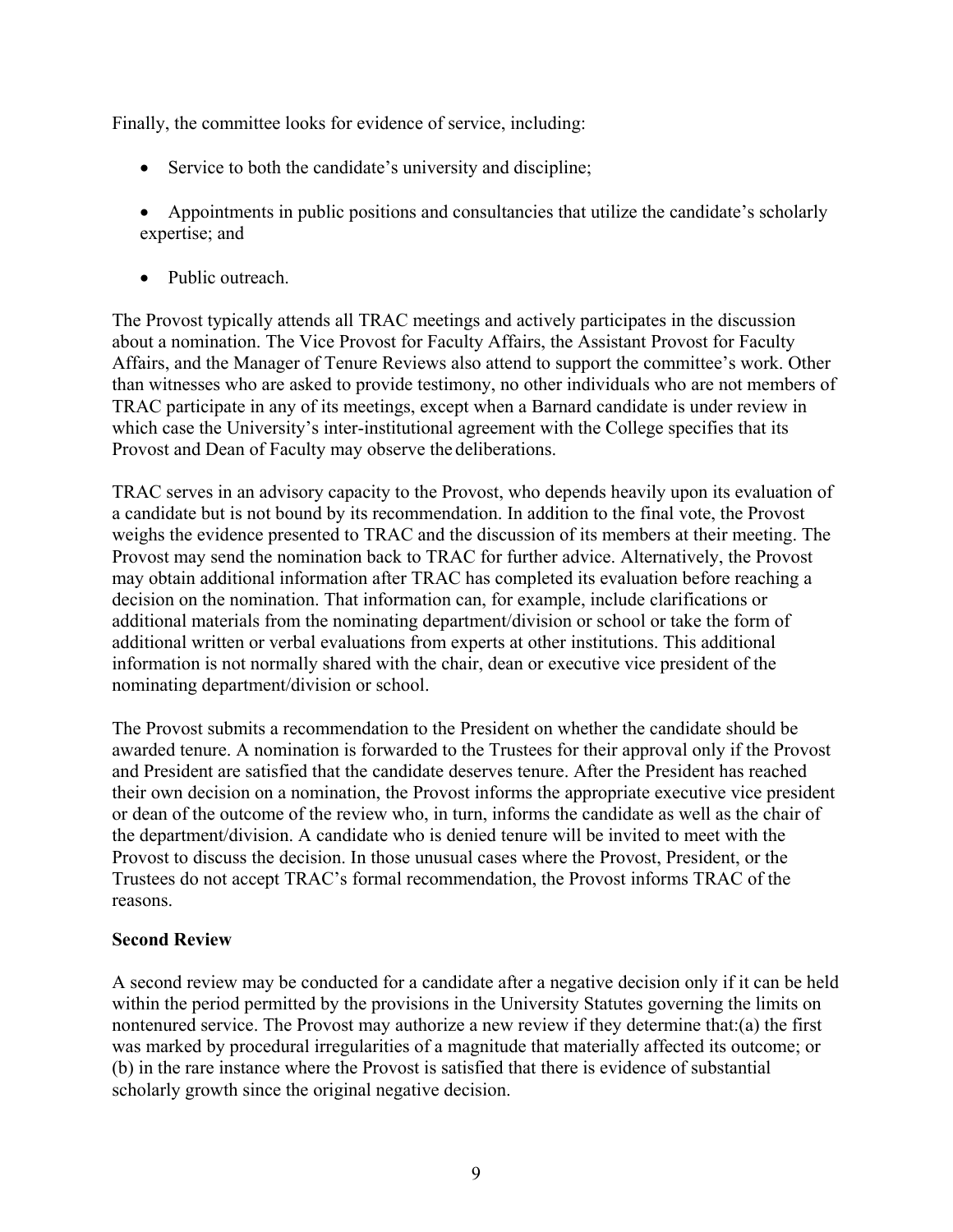(a) Procedural Irregularities: In rare cases when the Provost has determined that there were procedural irregularities that affected the outcome of the first review, they may authorize or require the department/division and school to conduct a second full review. In such cases, it is incumbent on the department/division and/or school to conduct the second review free of the noted procedural irregularities.

In support of a second nomination, the department/division and/or school prepares a new dossier that includes an explanation of the procedural irregularities in the first review. They must also include the entire first dossier used for the initial review. These materials are submitted to the dean or executive vice president for their review. If the dean or executive vice president endorses the new nomination, the new dossier should be submitted to the Office of the Provost for review following standard procedures.

(b) Substantial New Work: When the Provost has determined that substantial scholarly growth reflected in new work since the initial review has occurred, they may authorize the department/division and/or school to conduct a second review based entirely on the new work. For this to occur, the department/division and/or school must submit a formal request. Requests for such a second review require affirmative vote by the tenured faculty of the department/ division and/or school and the endorsement of the dean and/or executive vice president before they are forwarded to the Provost.

In cases where the Provost agrees that there is evidence of substantial scholarly growth since the original negative decision, the chair or dean may establish a reading committee to do an in-depth evaluation of the candidate's new work to assist the tenured faculty in deciding whether to request a new review. In support of a request for permission to start a new review, the department/division or school must submit a statement that explains why it believes the new work meets the standard for a second review. That statement must only address the new materials and not the work considered during the first review. The Provost may seek the advice of selected scholars in the candidate's field before reaching a decision on whether to reopen consideration of the nomination.

If the Provost accepts the request from the department/division or school for permission to reconsider the candidate, the responsible dean or executive vice president asks for additional external evaluations using a standard letter provided by the Provost's Office. The external reviewers include referees who expressed reservations about the candidate's work during their first evaluation and individuals who did not write for the initial review. They may also include some referees who supported the candidate's nomination during the first review, but these should be a minority of those approached for evaluations. Once the new referee letters have been collected, the tenured faculty of the department/division and/or school conducts a final evaluation of the candidate's work and votes on whether to renominate the candidate. The decision may be taken by an open vote or signed ballot but not by a secret ballot.

In support of a second nomination, the department/division or school must prepare a new dossier that includes an explanation of why it believes that the candidate's new work merits a reversal of the original, negative decision. There should also be a full description of the earlier evaluation as well as all of the materials that were submitted for the initial review. These materials are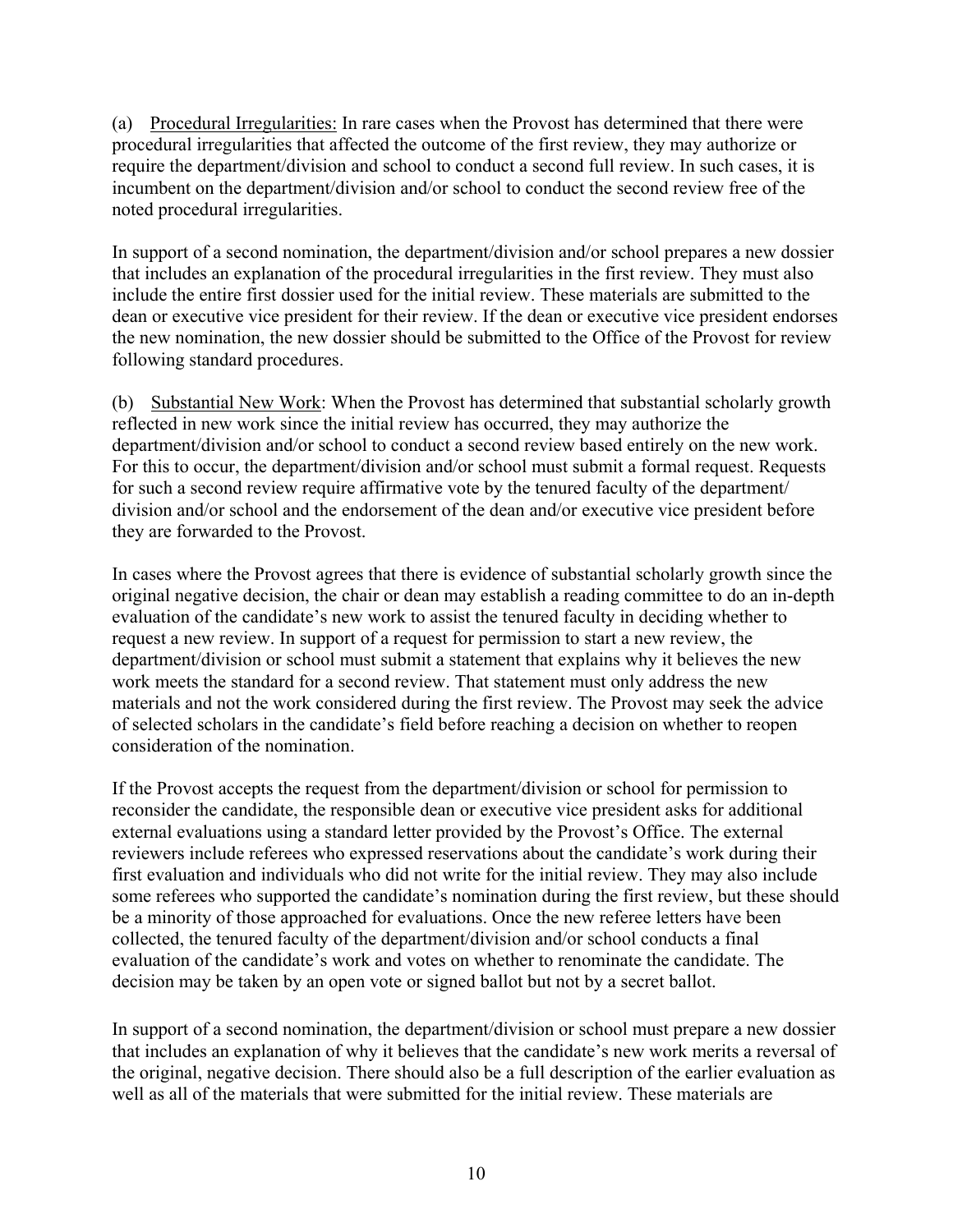submitted to the dean or executive vice president for their review. If the dean or executive vice president endorses the new nomination, the Provost will ask TRAC to reconsider the case. In conducting a new hearing, TRAC does not reassess the quality of the materials submitted in support of the original nomination. Instead, the new evaluation must focus on the new work and on whether it is of sufficient quality to overcome the reservations that led to the initial negative decision on the candidate's nomination.

# <span id="page-11-0"></span>**CONFIDENTIALITY**

All aspects of TRAC's proceedings, other than the membership of the committee, are conducted with strict confidentiality. The membership of the review panel and the date(s) when TRAC evaluates a nomination are made known only to individuals who need to participate in its deliberations. The content of the committee's discussion about a nomination and the actual vote are similarly restricted to the members of the committee and to the President and Provost or their representatives. Committee members, witnesses, and any others who are involved with the tenure review process in any way are expected to maintain confidentiality at all times.

Because of the need for confidentiality, members of TRAC and anyone appearing before it who wishes to discuss the proceedings should do so by communicating with the Provost or Vice Provost for Faculty Affairs. Similarly, other members of the University community seeking information about the University's tenure policies, the procedures of TRAC or individual cases under review should contact the Provost or Vice Provost for Faculty Affairs. They should not approach any member of TRAC with their questions and concerns.

While candidates are not given confidential information about their reviews, the Vice Provost for Faculty Affairs does inform them of the process. Following the receipt of a nomination, the Vice Provost for Faculty Affairs sends the candidate a copy of this policy statement and invites the individual to contact them with any questions about how the evaluation will be conducted. The candidate may also ask to meet with the Vice Provost for Faculty Affairs at any point during the process to discuss procedural questions. Further information should be obtained from the deans or department/division chairs who have a special responsibility, subject to the limits imposed by the requirement of confidentiality, for advising their candidates on how their tenure reviews are conducted.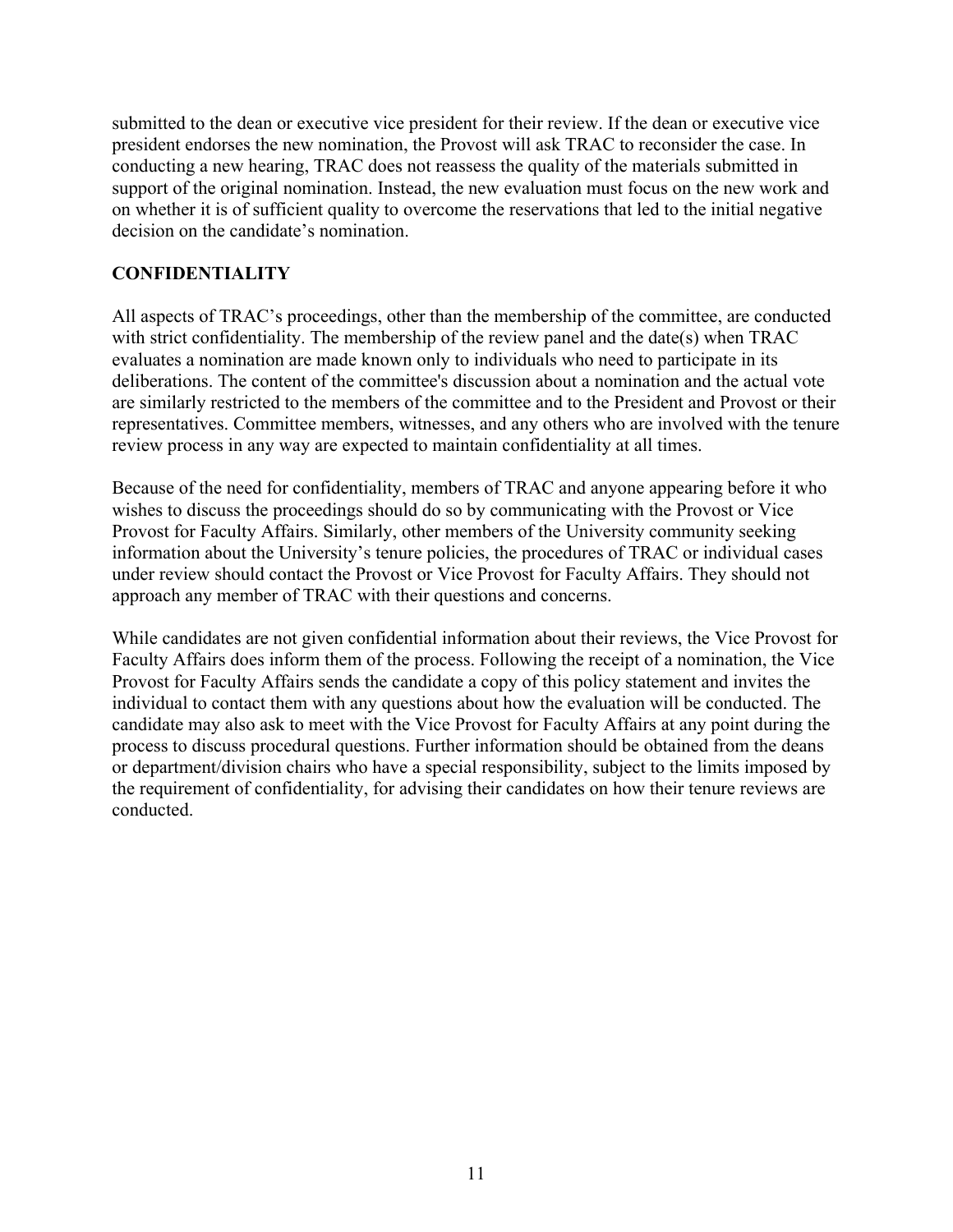# <span id="page-12-0"></span>**PART II: GUIDELINES FOR PREPARING A TENURE NOMINATION**

Part II of this document provides detailed guidance on the materials that are included in a tenure dossier. It should be read with reference to Part I of this document, particularly the sections that discuss the criteria TRAC uses to evaluate candidates. Instructions on submitting the dossier and a checklist of the required materials are included at the end of this section.

It is the responsibility of the dean or executive vice president of the department/division or school making the nomination to ensure that the dossier is complete, accurate and submitted to the Office of the Vice Provost for Faculty Affairs on schedule even when it is prepared by a department or division.

The Executive Vice President for Arts and Sciences should submit the nominations and supporting materials for the departments in the Arts and Sciences. The Executive Vice President for Health and Biomedical Sciences should also transmit them for the Faculties of Medicine, Dental Medicine, Nursing and Public Health. Nominations and supporting materials from the other professional schools are submitted by their deans.

Each dossier should consist of the documents described below.

#### <span id="page-12-1"></span>**DOSSIER COVER SHEET**

Every dossier must have a completed cover sheet that follows the template included as **Exhibit D**. In addition, the executive vice president or dean should include a statement that explains why they have chosen to accept the recommendation from the department/division or school in favor of nominating the candidate for tenure.

#### <span id="page-12-2"></span>*CURRICULUM VITAE*

A current *curriculum vitae*, with its date of preparation, provides TRAC with an essential summary of the candidate's career and accomplishments. It should include:

A. Field of specialization

#### B. Education

- 1. Colleges and universities attended;
- 2. Degrees and the years awarded; and
- 3. Dissertation title, whether published, and name of sponsor/advisor.
- C. All academic and non-academic positions held since the bachelor's degree was conferred, including any appointments in a postdoctoral rank. Also, include periods of leave time that impacted the tenure clock as appropriate.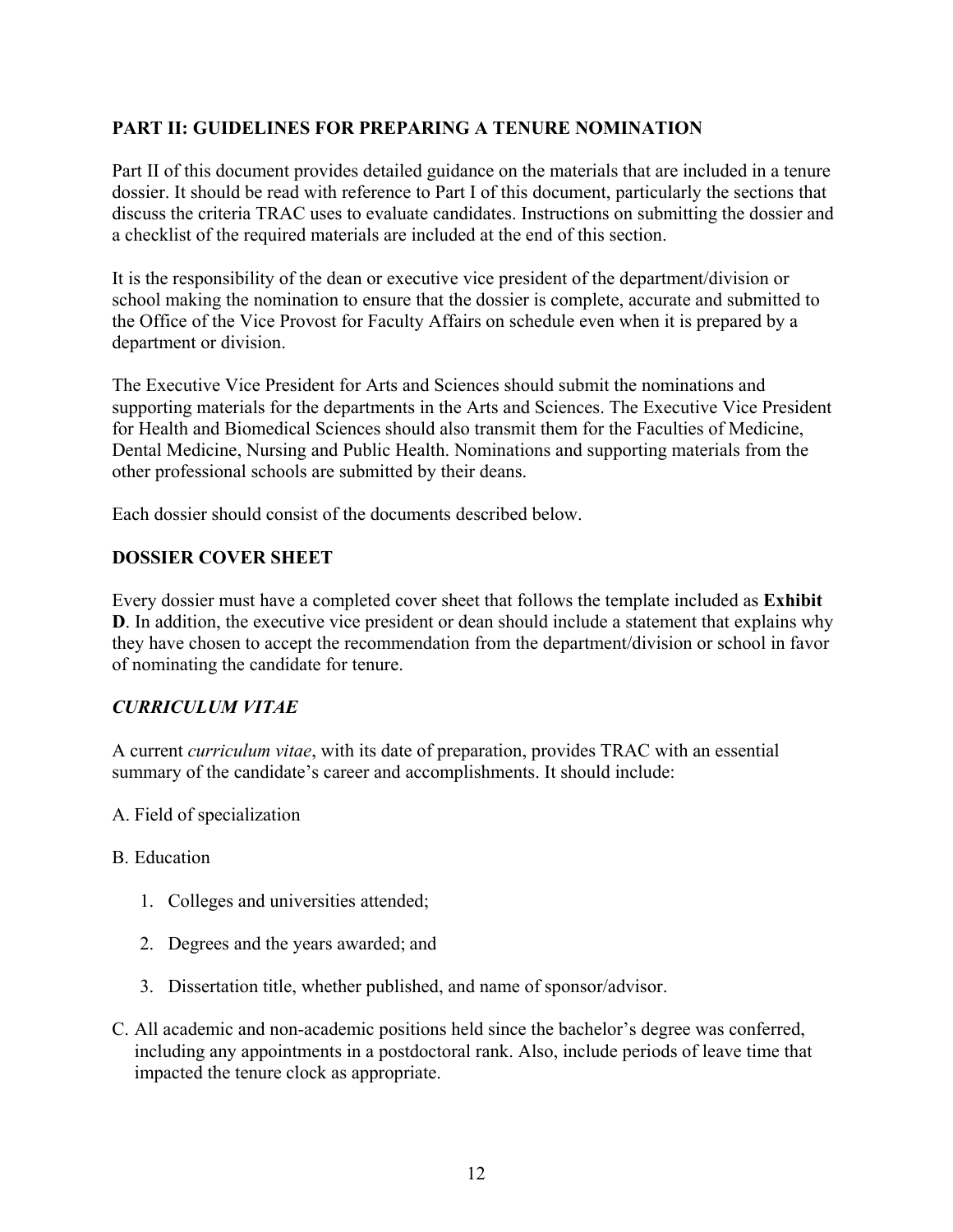- D. Honors, prizes and fellowships, including those received as a student.
- E. All grants and contracts awarded, current and past, and all grant applications still under review with the following information for each:
	- 1. Title of the proposal;
	- 2. Full name of granting agency (abbreviations should be explained);
	- 3. Period of the award;
	- 4. Amount of the award (identifying direct and indirect costs, as applicable); and

5. If the grant was awarded to more than one individual, the names of the co-investigator(s) and an indication of who was the principal investigator.

F. Publications (in bibliographic form)

1. All published work (in the case of articles, include the volume and issue number of the journal, date of publication and inclusive page numbers), and impact factor of publication and citation rate, if applicable;

2. All conference papers;

3. All unpublished work completed or in progress, together with information on the expected publisher and publication date when they are known; and,

4. Other work in progress, such as art shows and installations.

If any of the published or unpublished work was co-authored, the entry should be annotated to indicate if the candidate was the first author, or where appropriate, the corresponding author; author lists must be presented in the same order and include all authors as published. Additionally, if the work was co-authored, the entry should be annotated to include the key contributions of the nominee.

The *curriculum vitae* should also be annotated to describe authorship conventions in the candidate's field; e.g., that authorship is always in alphabetical order or that the senior author is always listed last.

G. Patents received and patent applications under review.

#### H. Teaching experience

- 1. Courses taught.
- 2. Experience as thesis sponsor, first or second reader, and committee member for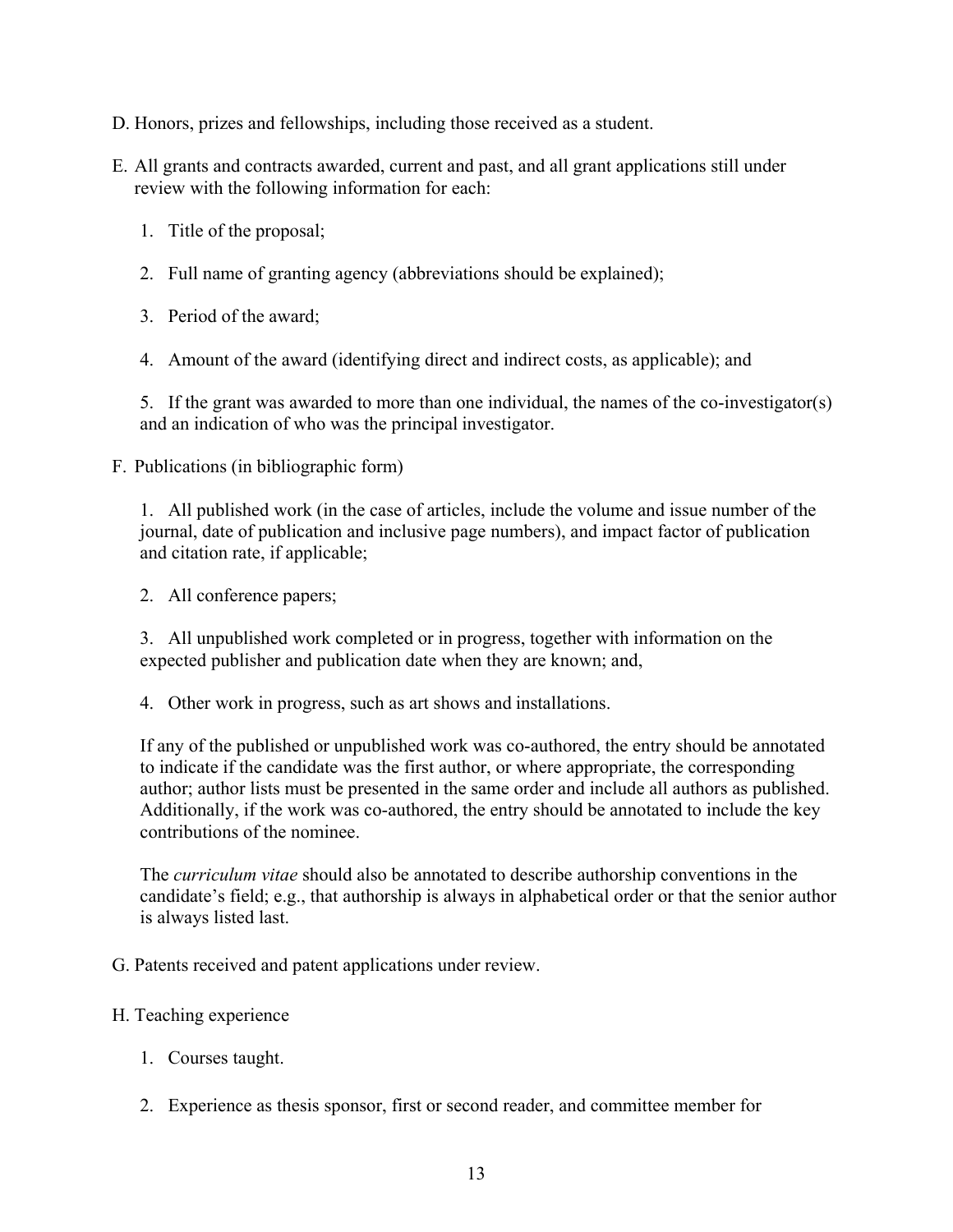undergraduate, masters and doctoral students. (When possible, include the names of students in each category, the titles of their theses and dissertations and, where appropriate, first positions after graduation.)

- I. Invited talks at other universities and research organizations and at the meetings of disciplinary associations.
- J. Service
	- 1. University service, including positions held and major committee assignments;

2. Service to the discipline, including positions held in scholarly associations, editorial positions on journals or membership on grant review panels and juries;

- 3. Conferences or workshops organized; and,
- 4. Public outreach involving the use of the candidate's scholarly expertise.

# <span id="page-14-0"></span>**CASE STATEMENT**

The case statement consists of several sections, each of which is described below.

#### *Analysis of the Department/Division and School and Its Objectives*

This portion of the case statement describes briefly the current state and objectives of the department/division or school and how the proposed appointment relates to them. In the case of a joint or interdisciplinary appointment, the relevant departments/divisions, schools, institutes, and/or centers may submit separate statements or a joint statement. In either case, though, each of the academic units where the nominee will hold an appointment should provide information on how the candidate will advance their respective programs. This section should be limited to 2 pages (excluding the tables). It should cover the following topics:

- The overall curricular, scholarly, and research goals of the school(s) or department(s)/divisions (and institutes and/or centers) in which the candidate will serve.
- The current size, field distribution, and strengths and weaknesses of the faculty in the school(s) or department(s)/division(s). If appropriate, include similar information on related units of the University.

• This description should be accompanied by a list of the faculty in the appropriate department/division and/or school by title, rank, and discipline/research area. If the candidate will serve in a particular division the list may be confined to its faculty. In addition, the nominating department/division and/or school must complete the statistical table attached to this document as **Exhibit E**. For candidates serving in a division, two versions of the table must be included, one for the division and the other for the school as a whole.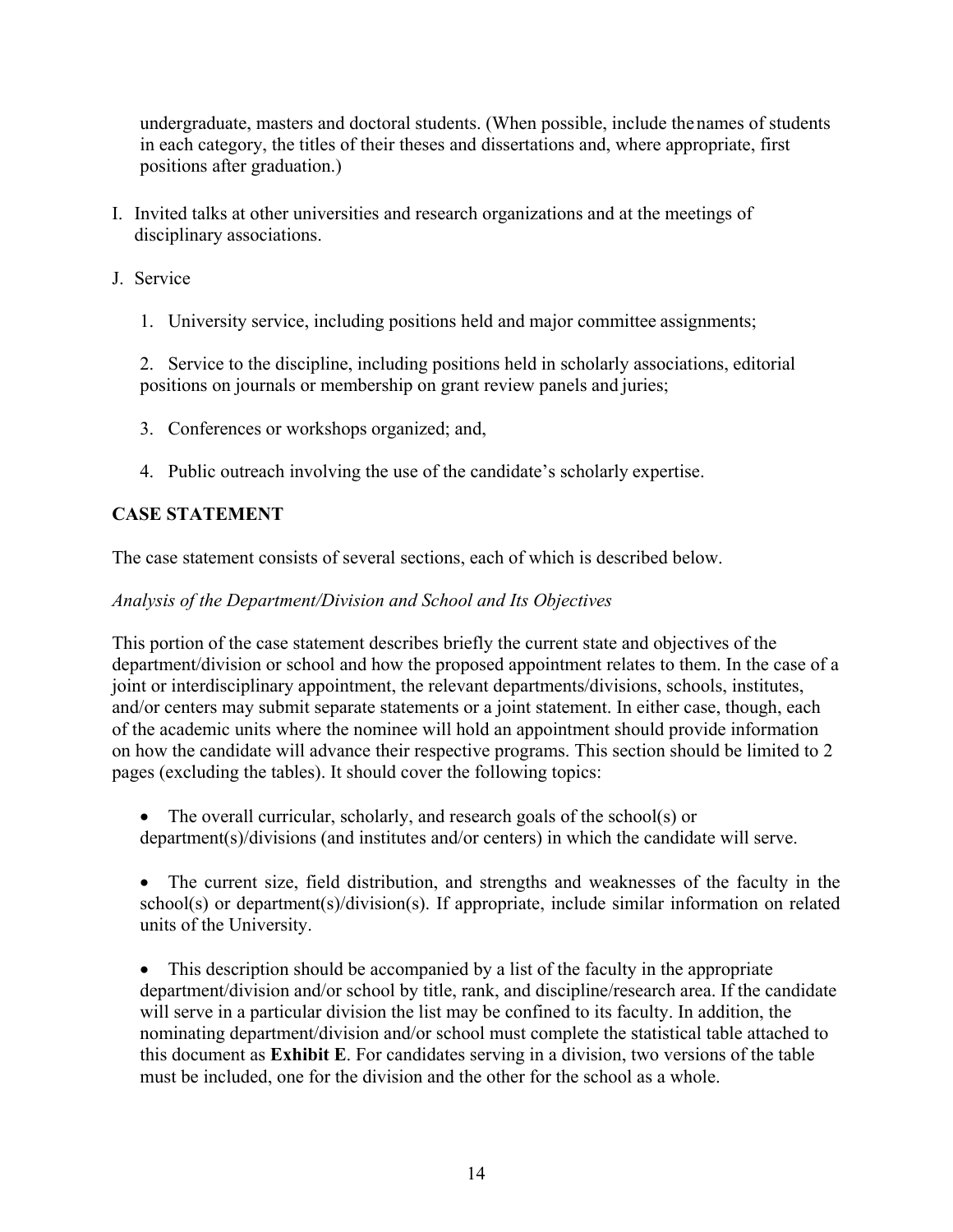- The curricular program(s) in the field(s) of the proposed appointment(s), including total enrollments, students by degree category and recent trends in graduation rates.
- The intended role of the nominee in the scholarly and instructional programs of the department(s)/division(s), school(s) and, where appropriate, other units within the University.

#### *Report on the Nomination Process*

For candidates recruited from other institutions, the nominating department/division or school must describe the search, include the names of others considered and explains the reasons for selecting the nominee. The department/division or school must also include a printout from Recruitment of Academic Personnel System (RAPS) detailing the recruitment advertisement or waiver request and approvals.

For internal candidates, the appropriate dean or executive vice president must authorize a department/division or school to proceed with the evaluation of a member of the junior faculty for a possible promotion to tenure and in that case the department/division or school must explain how it evaluated the qualifications of the nominee in comparison to other scholars in the field.

If the candidate will have a joint appointment and/or interdisciplinary appointment, the case statement must include a description of the contributions of all of the nominating departments/divisions and/or schools to the process of selecting the candidate.

Some departments/divisions and schools establish internal committees to conduct a preliminary evaluation before their full tenured faculty decide on whether to nominate potential candidates. In those cases, they must describe the process used in evaluating the candidate and append the written report(s) prepared by the internal committee.

Some schools conduct reviews at both the departmental/divisional and the school levels. The case statement must document the process used and must include a report from the department/division and school-level committees on their assessment of the credentials of the candidate.

**Prior Reviews:** If the department/division and school is nominating a candidate it previously decided not to propose for tenure or turned down the candidate in an earlier evaluation for tenure, the case statement must describe the earlier evaluation, the reasons for the original negative decision, why the scholarship completed since the first review prompted it to reverse its earlier judgment of the quality of the candidate's work and why the nominating unit no longer considers those reasons to be valid. The dossier must also include a full description of the earlier evaluation, including the vote or votes taken. This description must be accompanied by all of the materials collected as part of the earlier evaluations, including all letters of evaluation obtained as part of that review.

Similar information is required if the candidate was previously considered by a different department/division and school. If another part of the University has already decided against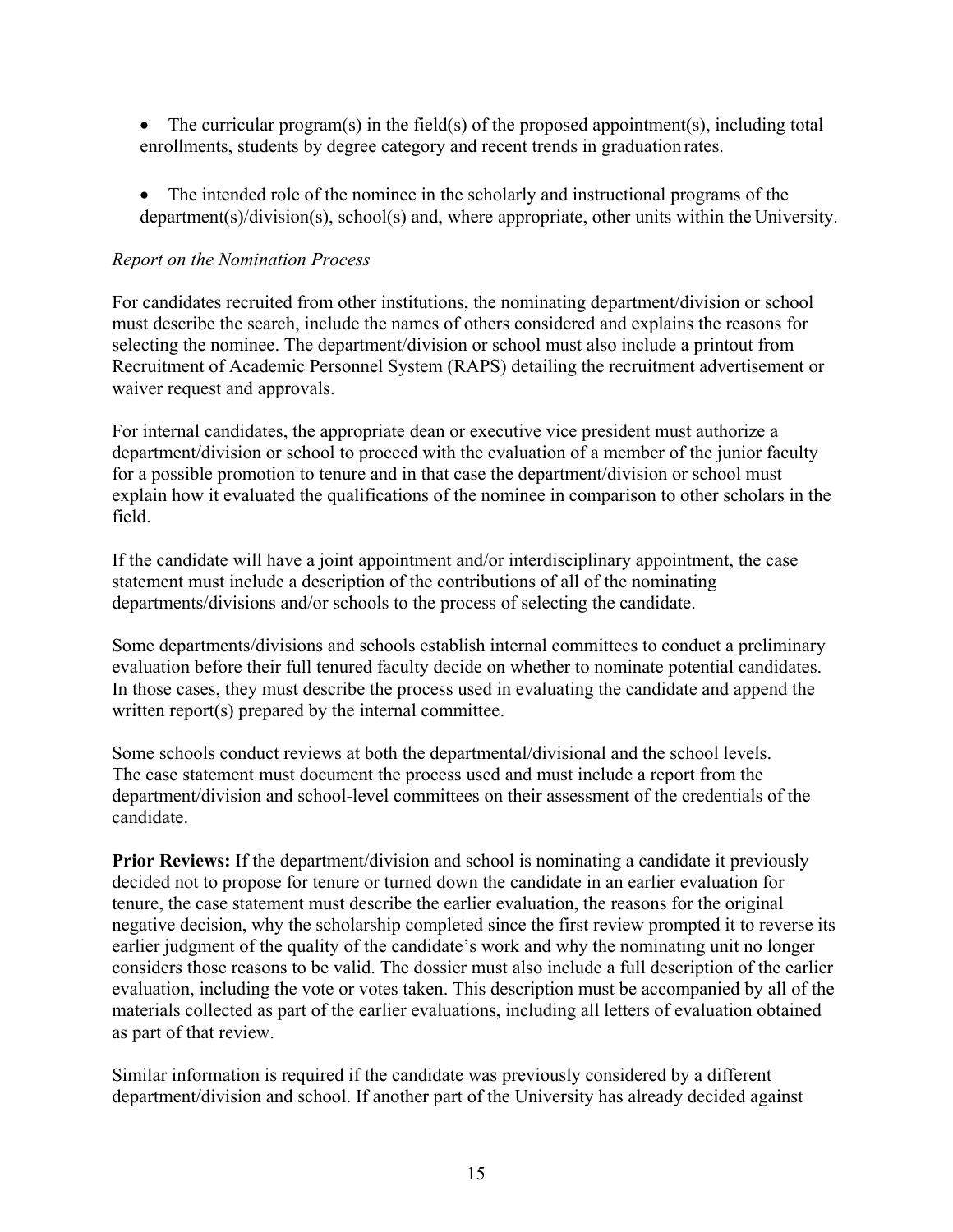nominating the candidate, the department/division or school explains why it has nonetheless chosen to proceed with a nomination to tenure. In addition, it must obtain a statement from the other department/division and/or school on its evaluation of the candidate and the reasons for its negative decision.

#### *Report on the Vote*

The case statement must discuss the formal vote by which the nomination was made. The statement should provide information on the department/division and school voting procedures, on the number of faculty eligible to participate in the decision, and must report the results of any votes taken on the nomination. If nontenured faculty are permitted to vote on tenure cases, then the department/division and/or school must provide an explanation of its practices to contextualize this information. If any of the eligible faculty did not participate in the decision or chose not to vote, the nominating unit should explain the reasons for their absence. Voting on tenure cases cannot be by secret ballot. It must be conducted by an open vote or by signed ballots.

Whenever a member of a nominating department/division and/or school opposes a nomination, abstains, or chooses not to vote, the case statement must include an explanation of the reasons for their vote. The Office of the Vice Provost for Faculty Affairs will also ask dissenting faculty and faculty who chose not to vote to prepare written assessments of the candidate if such a statement is not included in the dossier. If more than one member of the nominating department/division and/or school votes negatively or abstains, those who did so may write separately or prepare a collective explanation of their views on the nomination.

Other members of the University's faculty may also communicate their views on the nomination to the Provost in writing, regardless of whether they support or oppose the nomination.

For a proposed tenure appointment in a Columbia department with a counterpart in Barnard, the vote of the tenured faculty in the counterpart department on the academic qualifications of the nominee must be part of the record given to TRAC. In addition, the nominating department must obtain a written assessment of the candidate from the counterpart department. If any of the faculty in the counterpart department voted against the nomination, the assessment must discuss the contending points of view. In addition, whenever a faculty in the counterpart department chooses not to vote, votes against the nominee or abstains, the case statement must include an explanation of the reasons for their vote. The Office of the Vice Provost for Faculty Affairs will also ask dissenting faculty and faculty who chose not to vote from the counterpart department at Barnard to prepare written assessments of the candidate if such a statement is not included in the dossier.

#### *Assessment of the Nominee's Qualifications*

The case statement must provide information about the qualifications, accomplishments, and future promise of the nominee, particularly in relation to the objectives outlined in the "Analysis of the Department/Division and School and Its Objectives." Since the expectations for tenure may vary among the departments/divisions and schools of the University, this section of the case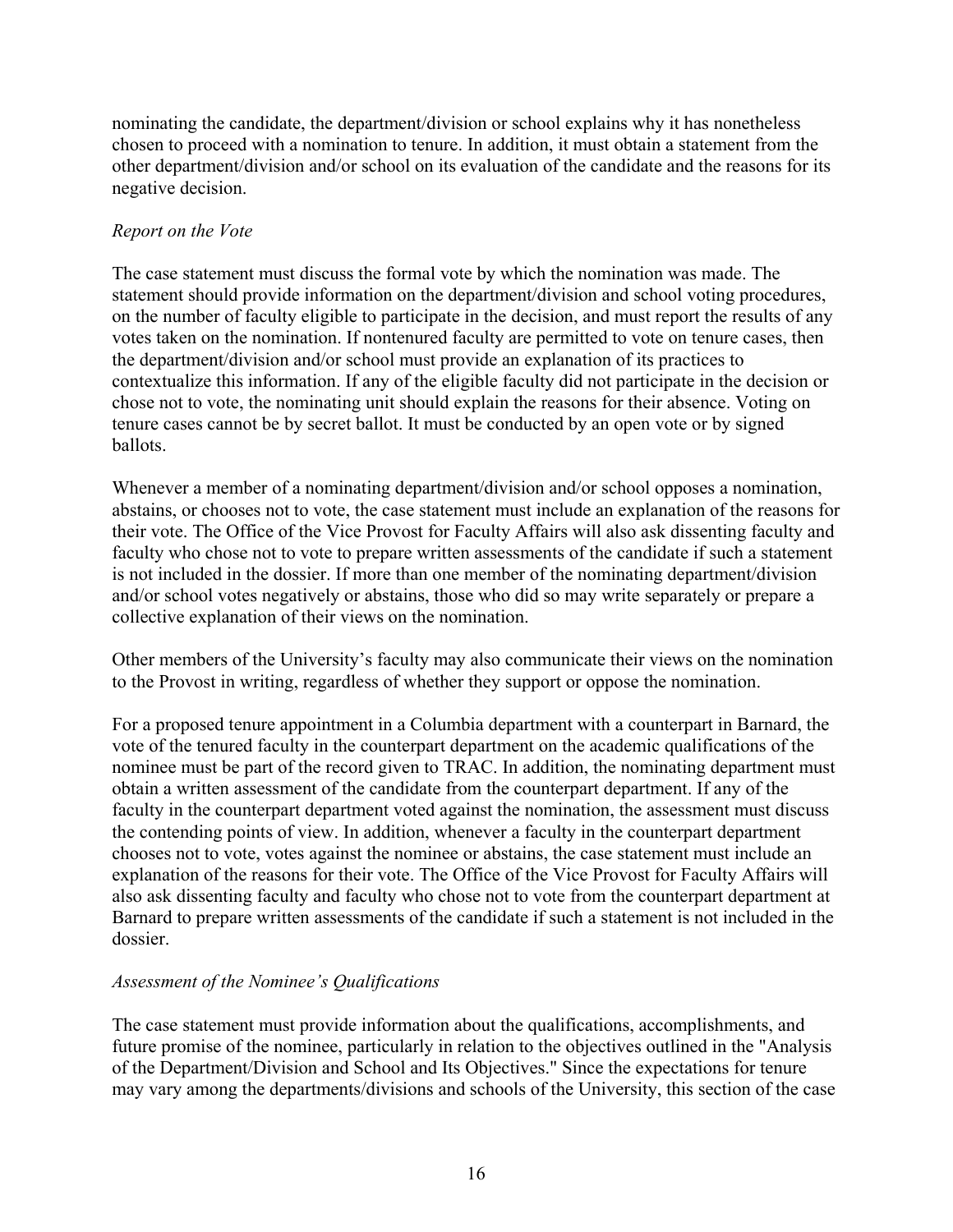statement must first provide a description of how the candidate's discipline or field defines and determines the presence of scholarly excellence. The quality of the candidate's past scholarly achievements and potential for future growth must also be described, highlighting the importance of the candidate's work compared with other leading scholars in their area of specialization. The department/division or school must also discuss the quality of the candidate's teaching, and include information on their service to both the University and discipline.

If the candidate switched to the tenure track from an off-track appointment at the University, the process and considerations that led to the switch must be clearly explained.

#### Research and Scholarship

While the University has a single standard for tenure, TRAC applies that standard in a way that accounts for the variations among disciplines about what constitutes outstanding scholarship. To assist TRAC with that task, the department/division or school should include a description of how it determines and discerns excellence and distinction in the relevant discipline or field. The department/division or school should explain why it believes that the candidate has met that standard. The candidate's research, principal publications and other scholarly accomplishments, must be evaluated taking care to identify their most important contributions and impact on their field of specialization. The candidate's qualifications in comparison with other scholars in the field should be discussed, including the candidate's potential for future scholarly development. It should assume that all of the referee letters will be read and should not reproduce large excerpts from the letters into the case statement.

In support of its assessment of the candidate, the department/division or school should:

- describe how the discipline determines excellence in scholarship and how the candidate fares by those standards;
- identify the leading academic journals and presses in the candidate's area of specialization and discuss the extent to which the candidate publishes in them;
- discuss the candidate's visibility as measured by indicators relevant to the discipline, such as invited talks, participation in conferences, leadership in disciplinary associations and editorial positions;
- discuss the candidate's grant support if scholars in the field regularly obtain external funding;
- describe the significance of any prizes or awards the candidate has won; and,
- explain whether the field uses citation rates as a measure of scholarly impact and if so, how the frequency of citations to the candidate measures against the expected norms of the field.

# Teaching Qualifications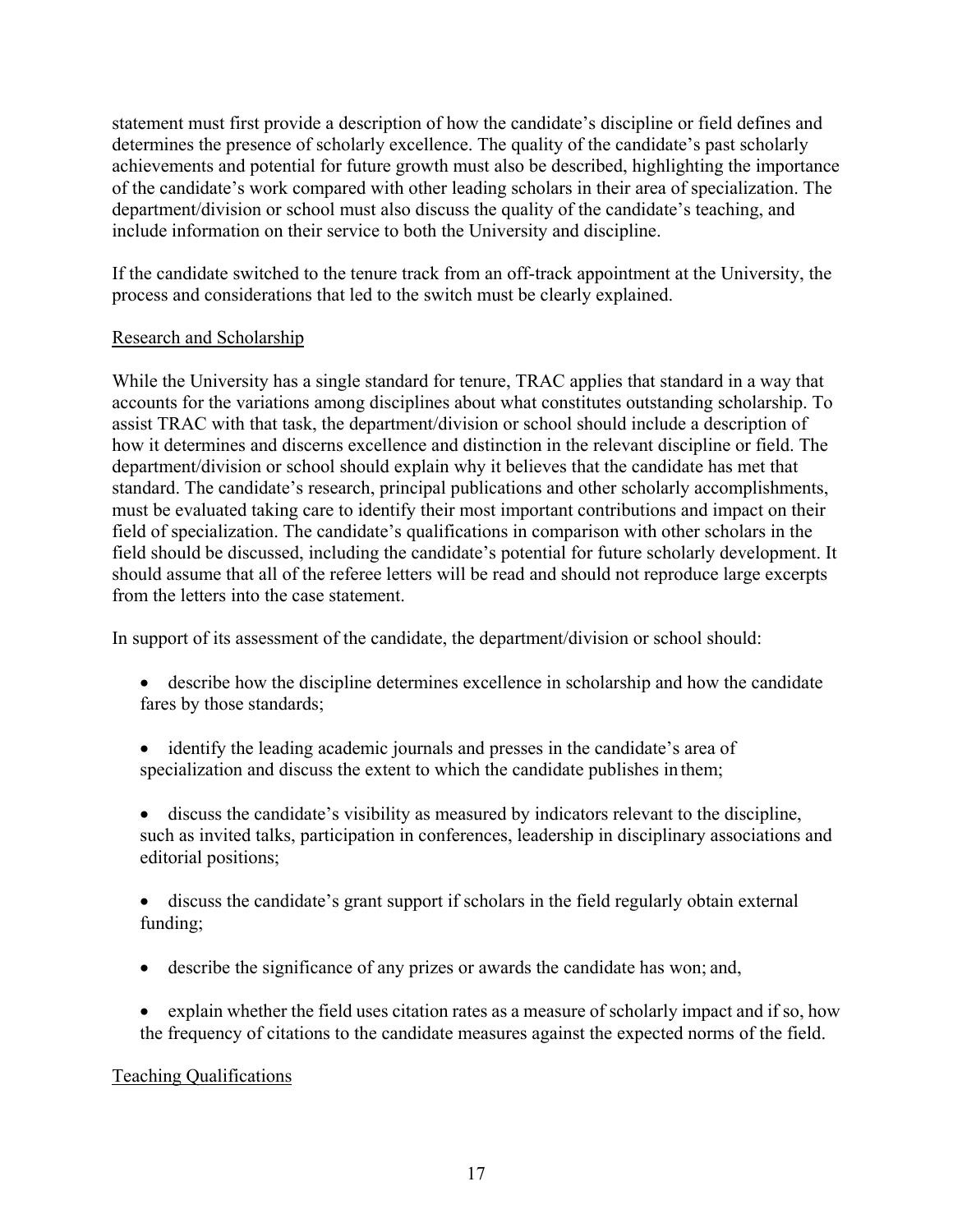As part of the case statement, the department/division or school should discuss the nominee's qualities as a teacher. It must explain what the teaching expectations are in the department/division or school providing information on courses taught, students (both graduate and undergraduate) and postdocs advised, and, where appropriate, participation in curricular development. It also must assess the nominee's effectiveness in the classroom and as a mentor.

Evidence of the nominee's educational contributions, such as course syllabi, may be included as a supporting document.

The discussion of teaching effectiveness should be substantiated by documentation, such as the results of surveys of student opinion, student evaluations, letters from current and former students or reports on classroom observations. If the nominating department/division or school uses student evaluations for that purpose, it should include a statistical summary of the results for two or three of the key questions asked (such as the overall quality of the candidate's teaching or the quality of the course) using the table appended to the statement as **Exhibit F**. If the department/division or school uses letters from current or former students, it should provide the criteria used in selecting those students and a list of who was solicited. The department/division or school may also include the statistical results for other questions but should not include individual student forms. Those forms may be included, instead, as an appendix to this section.

The discussion of the candidate's role as a mentor should be accompanied by a list of the students and postdocs advised and their current positions when that information is known.

#### Service

This section of the assessment should discuss the nominee's contributions beyond teaching and scholarship to both the University and their discipline. Types of service of relevance to the review include, for example, administrative positions within the University, positions in professional associations, editorial positions on journals, and membership on grant review panels or juries, in addition to public outreach and governmental service relevant to the candidate's scholarship.

# <span id="page-18-0"></span>**STATEMENT OF THE NOMINEE**

The nominee must prepare a brief statement of no more than 5-10 pages on their current and future plans with regard to research (or artistic or professional activities when relevant) and teaching. The purpose of the statement is to provide TRAC with information about projects that are underway but have not been completed and those that are still in the planning stage rather than about research that has already been completed. The candidate can also use the statement to discuss their teaching philosophy.

This statement is required of all faculty being considered for promotion to tenure. The dean or executive vice president submitting the nomination may waive the requirement for external senior candidates.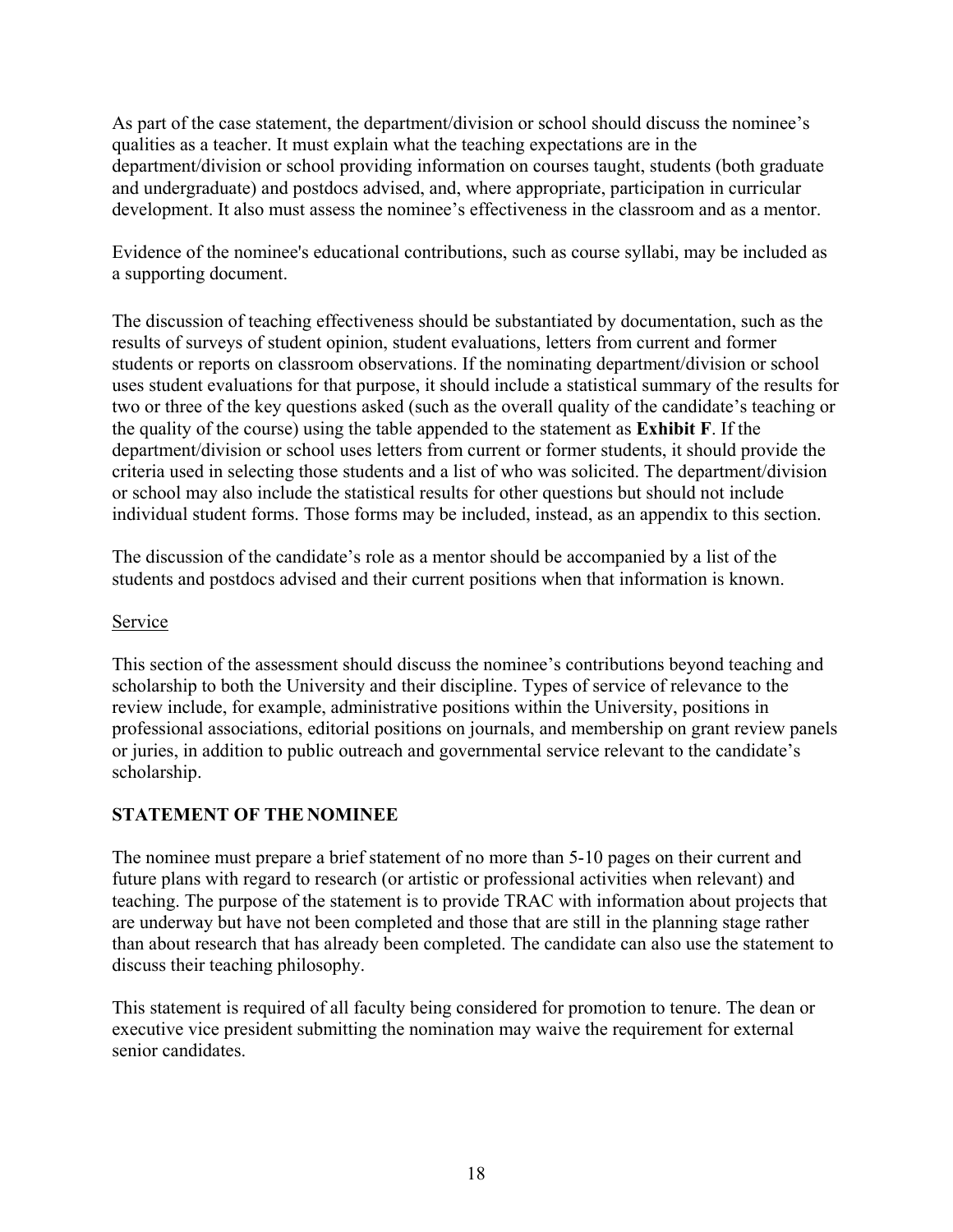#### <span id="page-19-0"></span>**REFEREE LETTERS**

Written evaluations of the proposed appointment by recognized authorities form a critical source of information for TRAC. Evaluations of candidates must be solicited by the nominating executive vice president or dean using the "referee letter templates" (**Exhibits A-C**). Deans and executive vice presidents may not modify the standard letters without first obtaining permission from the Office of the Vice Provost for Faculty Affairs. Evaluations of candidates in the Arts and Sciences departments are obtained by the Executive Vice President for Arts and Sciences; those for candidates in the basic and clinical departments at CUIMC by the Executive Vice President for Health and Biomedical Sciences and in the other schools by their respective deans. These letters must be collected early enough in the internal deliberations of the department/division or school to allow its tenured faculty to review them before voting on the nomination.

The lists of referees and comparison scholars should be compiled by the individual responsible for collecting the evaluations taking into consideration suggestions received from the nominating department/division or school. The candidate should not be consulted in constructing these lists. Scholars at other universities, who do not have a conflict of interest with the candidate and are independent as defined below, may also be consulted in compiling the list of referees provided they are not a mentor, dissertation advisor, collaborator, or personal friend. The consultants themselves should not become referees.

In tenure cases in which referee letters have been solicited for prior school-level reviews, such as a promotion to Associate Professor without tenure, the names and institutions of those solicited should be included in the dossier.

The dean or executive vice president should collect *at least* 10 letters from independent referees as defined below.

Referees who are *not independent* include:

- dissertation advisor
- postdoctoral mentor
- personal mentor
- personal friend or family member
- principal or co-investigator on a grant with the nominee
- coauthored work with the nominee
- current or former colleagues, including colleagues who visited candidate's department for sabbaticals or similar extended visits
- individuals who have served in an advisory capacity to the candidate, including those who were on the candidate's dissertation committee
- individuals who have funded the candidate

Care should be taken to include letters from the most prominent individuals in the candidate's area of specialization. If a referee who is not independent is included in the dossier, an explanation must be included in the case statement and the referee list identifying the connection to the nominee, the importance of including this referee and explaining any overlap, for example,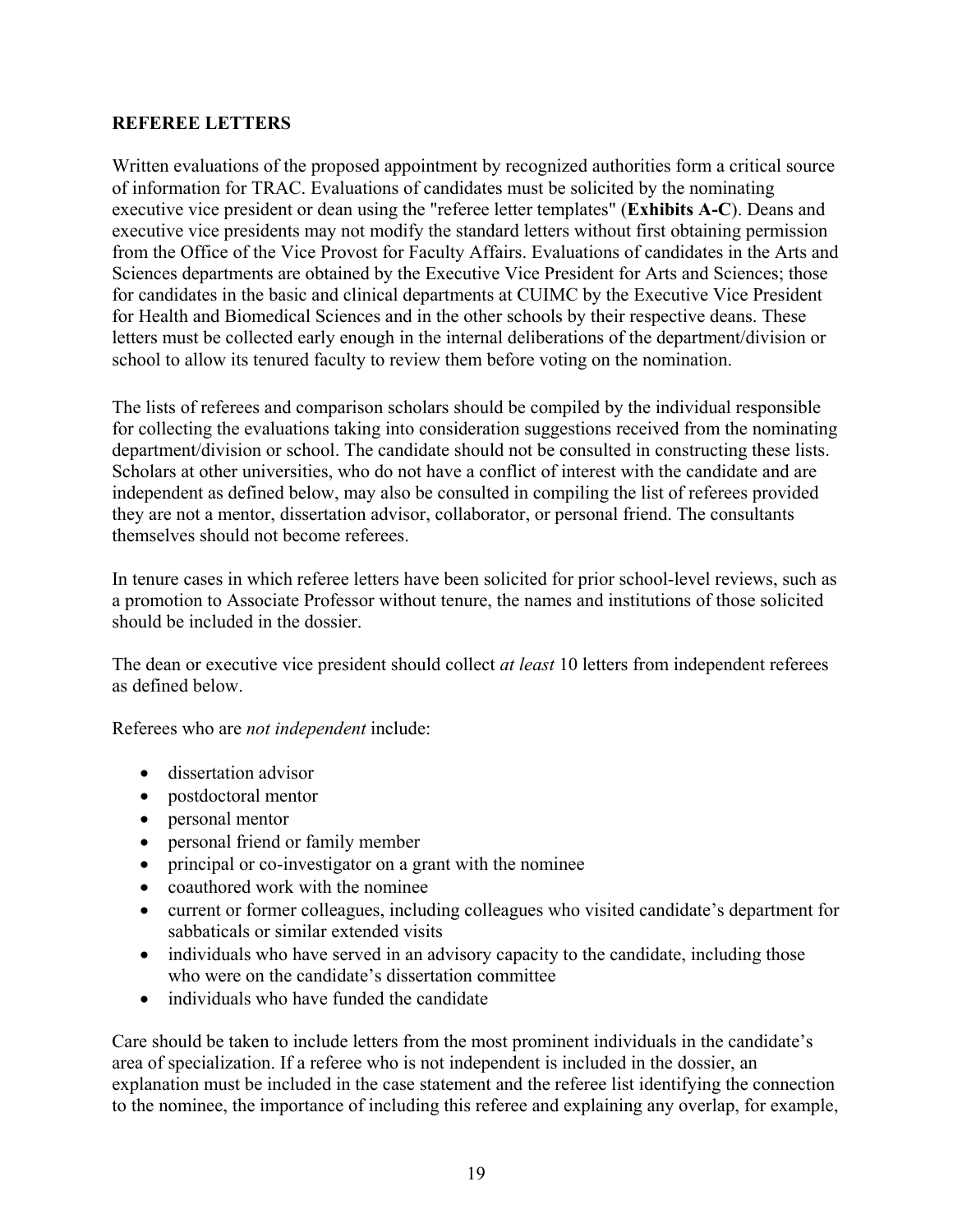listing joint publications or products. Under unusual and field-specific circumstances, a letter from a referee who is not independent (as indicated by the list above) can be used as one of the 10 required letters if the school can clarify independence and if approval is obtained from the Vice Provost for Faculty Affairs prior to soliciting the letter. If a connection between a referee and the nominee is discovered after the letter is received (for example, statements in the letter may indicate a strong connection), an explanation should be provided in the case statement to help TRAC weigh the importance of this letter. In such a case, the dean or executive vice president may solicit additional letters for the candidate.

When the candidate's work is interdisciplinary in nature or contributes to more than one field, all areas of specialization should be adequately represented among the referees. In the event that TRAC feels that the nominating unit has not obtained the views of a sufficient number of key scholars in the field of the candidate or in related fields, it may ask the Provost for additional letters which will delay the completion of its review.

Referees may include scholars from abroad as well as from other institutions within the United States, but may not be members of the faculty of Columbia or Barnard and cannot include nontenured faculty at other universities. If the members of TRAC feel that an adequate representation of the best scholars in a candidate's field has not written, TRAC may ask for additional external evaluations, which can delay the review process.

As a matter of courtesy, potential referees may be asked if they will review the candidate's work before they receive the formal request for evaluation. The dean or executive vice president who collects the referee letters may make that inquiry or delegate the responsibility to a representative, such as a department/division chair. However, all preliminary and formal inquiries must be made by e-mail and the potential referee must respond in writing so that there will be a written record of who has declined to evaluate the candidate and their reasons. Individuals who fail to respond or decline to write in response to such an inquiry should be included on the annotated list of referees described below. Follow-up emails should be sent after an appropriate period of time to those referees who have not responded to the initial request.

The dean or executive vice president typically solicits external letters before the start of the internal deliberations of the department/division or school. The evaluations received must be shared with the tenured members of the department/division or school before they vote on the nomination, unless a referee states that the letter should be shown only to the Provost and TRAC.

The dossier must include *all* correspondence and responses from the scholars asked to write, even from those who declined to provide evaluations of the candidate. The following documentation about the referees and comparison scholars is also a required part of the candidate's dossier:

• A complete list of the potential referees who were approached for evaluations, accompanied by a brief description of the credentials of each, including complete title, area of specialization, standing in the discipline and prior association with the candidate, if any, as well as a list of any co-authored publications with the candidate or projects in which they are/were co-PI. The list should also indicate which referees evaluated the candidate, declined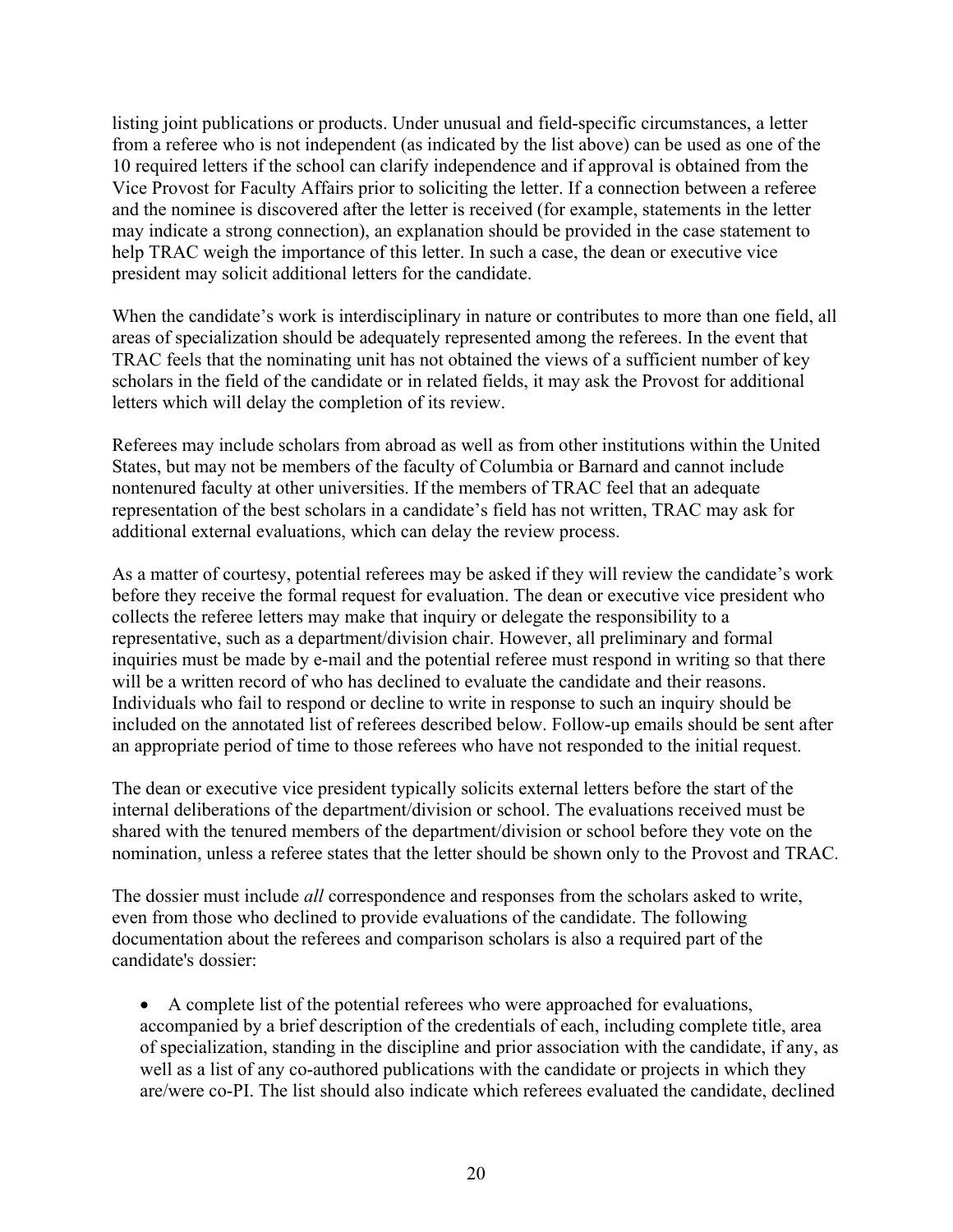to provide a letter or simply did not respond.

• The list of scholars with whom referees were asked to compare the candidate, accompanied by a brief description of the credentials of each comparison scholar, including complete title, institution, tenure status, area of specialization, and standing in the discipline.

• A list of the leading institutions in the candidate's area of specialization with a brief description of the reasons for their inclusion and a list of the top scholars in the candidate's field at the institutions. TRAC ordinarily expects the referees to include some scholars at the institutions the nominating department considers the strongest in the candidate's field. If those institutions are not well-represented among the referees, the department/division or school should an explanation for their choice.

- A sample of the referee letter(s) used to request the evaluations, including the date or dates the request was made, and of the comparison list enclosed.
- For internal candidates, the list of referees solicited for the promotion to Associate Professor without tenure.

Departments/divisions or schools normally collect only one round of evaluations. There may, however, be unusual circumstances where, with the special permission of the dean or executive vice president and the Provost, department/divisions or schools may ask for a few preliminary letters of evaluation. For example, a department/division and/or a school may need a small number of evaluations to help it determine if it wants to open negotiations with a potential external candidate about moving to Columbia. Copies of all such letters must be included in the dossier in a manner that clearly demarcates them from the referee letters, along with the following information:

- A complete list of the persons from whom the department/division and/or school solicited these assessments. Individuals who did not respond should be included with an indication that they did not write and an explanation of the reasons why, if that information is available.
- For each person, a brief description of their credentials, including institutional affiliation and title, area of specialization, standing in the discipline and prior association with the candidate, if any.
- A sample of the letter(s) requesting the evaluation, including the date or dates the request was made.
- A copy of any comparison list included with the request for the evaluation.
- Copies of all responses received.

**Comparison Scholars:** As part of their evaluations, the referees are asked to compare the qualifications of the candidate to those of other scholars in their field. In selecting the comparison scholars, care should be taken to define the field of specialization in a manner which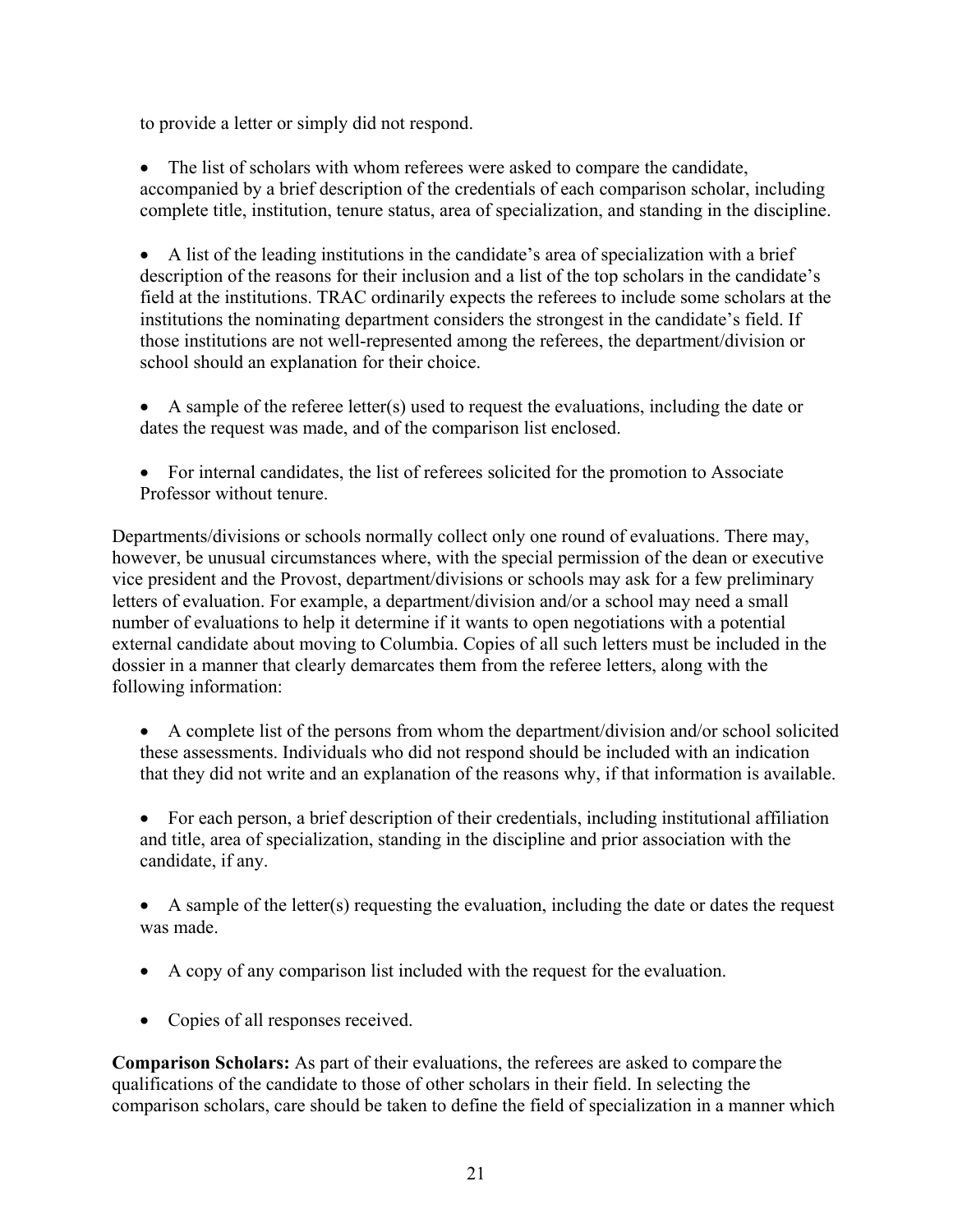is appropriate but not so narrow that the referees find it difficult to make meaningful comparisons between the nominee and other scholars. The comparison list should consist of, at least, five tenured scholars whose qualifications would merit an appointment to tenure at Columbia. It should include leading figures in the nominee's area of specialization, even when the nominee is a junior scholar. In those cases, the referees should be asked to give their assessment of whether the nominee has the potential of reaching the level of achievement of the more senior comparison scholars. *The comparison list should not include nontenured scholars even when the candidate is a junior member of Columbia's faculty.*

When the comparison list includes the leading figures in their area of expertise for junior nominees, the following paragraph should be included as a footnote at the bottom of the list:

"Note that some of the persons listed above hold well established positions. By including these names, we are not suggesting that the candidate is now comparable to them; rather, we are requesting your best estimate of their potential to reach their standing."

A weak comparison list significantly weakens the case for the candidate and may prompt TRAC to seek additional outside information about their scholarly standing, thereby delaying the completion of its review. Comparison scholars should only be individuals with credentials that would make them worthy of tenure at Columbia.

Because the comparison scholars are chosen on the basis of their academic distinction, the dean or executive vice president may ask them for evaluations of the nominee. While they should not be excluded from the list of referees simply because they are peers of the nominee, there may be other reasons why they should not be asked for evaluations. For example, a comparison scholar may have applied for the position for which the candidate is being considered.

The comparison list sent to each referee who is also a comparison scholar must be modified to exclude the referee's name. The letter to referees who previously had given their opinion of the appointment of the candidate should be appropriately modified to refer to the earlier correspondence (see **Exhibit C**).

The candidate's *curriculum vitae* and personal statement should be included with the letter requesting the evaluation. A small set of the candidate's scholarly work should also be provided to assist the outsider reviewers in preparing their letters.

#### <span id="page-22-0"></span>**PUBLICATIONS**

The nominating department/division or school should provide electronic copies of a small, select set of the nominee's published and other written works, with a cover sheet listing the materials submitted. They should include the publications sent to the external reviewers but do not need to be limited to them. These materials should consist of the candidate's most important works and should be representative of the breadth and quality of their scholarship. They may include forthcoming publications and manuscripts, conference papers, grant proposals as well as published work. If any of the papers or publications were written in collaboration with others, they should be annotated to indicate the principal author and should identify key contributions of the candidate. If important publications are in a language other than English, a brief synopsis in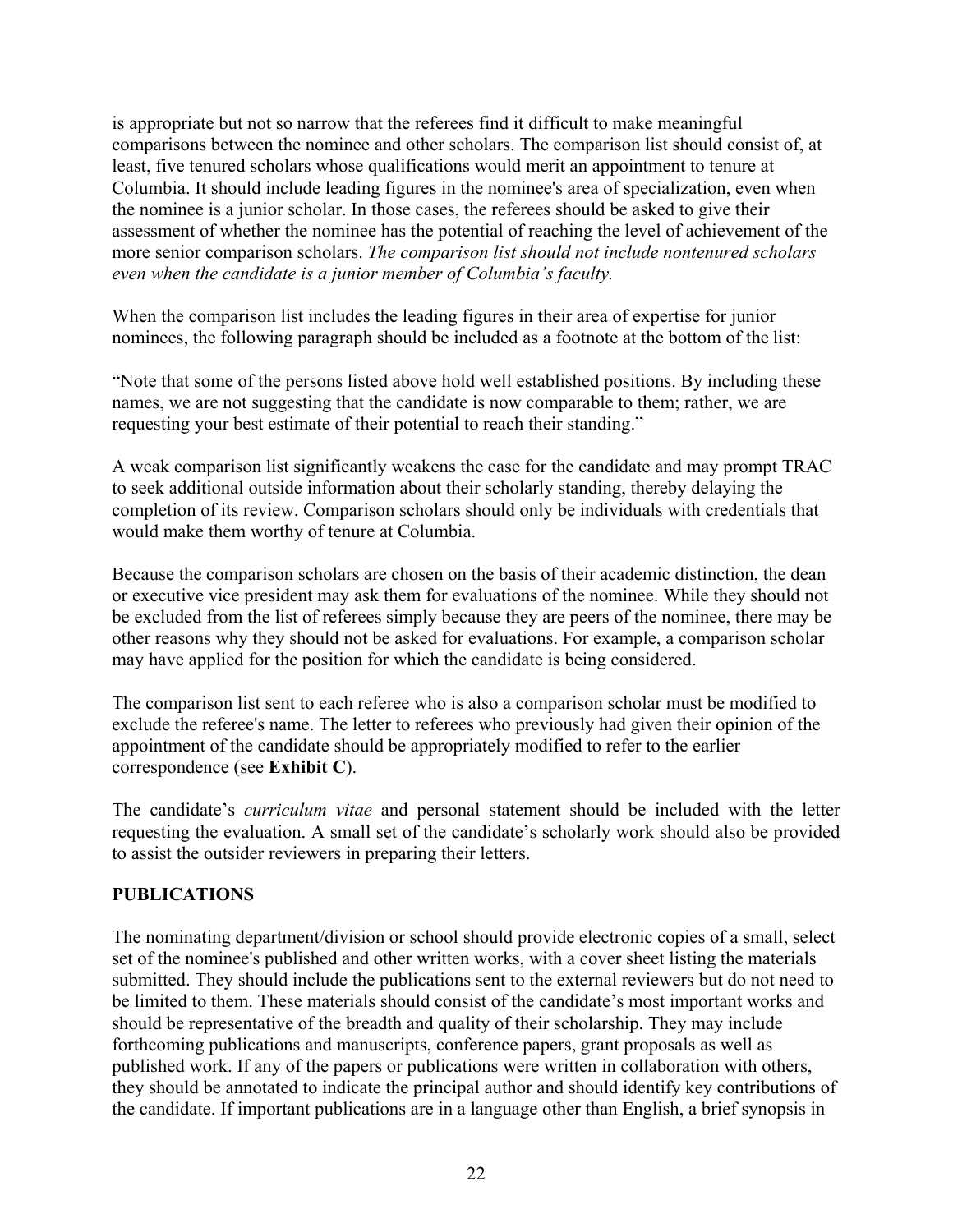English of their contents must be included.

# <span id="page-23-0"></span>**SUPPLEMENTARY DOCUMENTATION**

The nominating department/division or school should include, in electronic form, teaching evaluations for all internal candidates and recent teaching evaluations for external candidates. In addition, the nominating department/division or school may include in the candidate's dossier any additional information it wishes TRAC to consider (for example, course syllabi, letters from students or reviews of publications).

# <span id="page-23-1"></span>**WITNESSES TO APPEAR BEFORE TRAC**

As described in Part I of these guidelines, TRAC does not hear from a witness when it completes its evaluation of a nomination in a single hearing. If it needs more than one meeting to reach a decision, the Office of the Vice Provost for Faculty Affairs will arrange for a witness to appear before it. To prepare for that possibility, the department/division or school should indicate in the dossier who it recommends as a witness if it becomes necessary. The dean or department/division chair usually serves as a witness but may delegate the responsibility to another tenured faculty member who is closer to the field of the candidate. When a candidate is nominated by more than one department/division and school, the list of recommended witnesses should include representatives from each of the units.

#### <span id="page-23-2"></span>**SUBMISSION OF THE DOSSIER**

The dossier, including the candidate's articles, books and manuscripts, should be submitted electronically to the Office of the Vice Provost for Faculty Affairs. When submitting books as hard copies, please submit eight copies.

The materials submitted electronically should be put into a ".pdf" format. Physical media should be encrypted and passwords provided separately to the Office of the Vice Provost for Faculty Affairs. In general, scans of the materials are to be avoided; when necessary, all scans of typeset material must be searchable. The elements of each section should be listed on the following checklist as one pdf and pdf bookmarks should be added to the supplementary materials section. For example: Combine "Letter/report from the EVP/Dean recommending the candidate for tenure" and "Letter/report from the school-level review committee recommending the candidate for tenure" and label it "4. (Candidate last name) REPORTS.pdf." This should be done for each section of the checklist.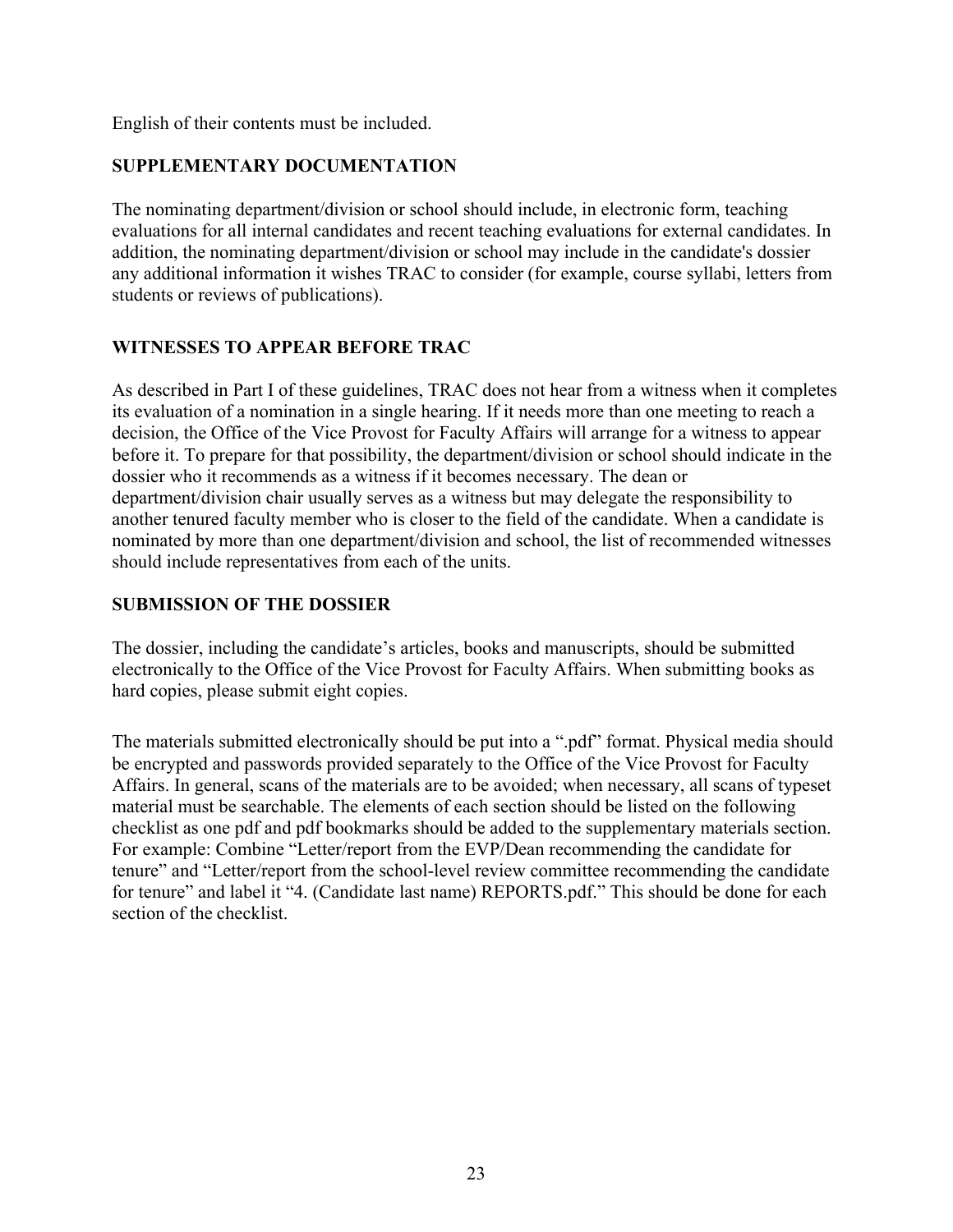# **APPENDIX Checklist**

<span id="page-24-1"></span><span id="page-24-0"></span>

| <b>File Contents</b>                                                                                                                                                                                                                                                                                                                                                                                                                                                                                                                                                                                                                         | <b>File Name</b>             |  |
|----------------------------------------------------------------------------------------------------------------------------------------------------------------------------------------------------------------------------------------------------------------------------------------------------------------------------------------------------------------------------------------------------------------------------------------------------------------------------------------------------------------------------------------------------------------------------------------------------------------------------------------------|------------------------------|--|
| 1. Dossier Cover Sheet [Exhibit D]                                                                                                                                                                                                                                                                                                                                                                                                                                                                                                                                                                                                           | Lastname F_coversheet.pdf    |  |
| 2. Table of Contents                                                                                                                                                                                                                                                                                                                                                                                                                                                                                                                                                                                                                         | Lastname F_toc.pdf           |  |
| 3. Candidate's Curriculum Vitae                                                                                                                                                                                                                                                                                                                                                                                                                                                                                                                                                                                                              | Lastname F cv.pdf            |  |
| 4.<br>Reports<br>Letter/report from the EVP/Dean recommending the candidate for tenure<br>Letter/report from the school-level review committee recommending the<br>candidate for tenure                                                                                                                                                                                                                                                                                                                                                                                                                                                      | Lastname F reports.pdf       |  |
| 5.<br>Case Statement<br>Analysis of the department/division and school<br>l.<br>List of faculty<br>Statistical table [Exhibit E]<br>Report on the nomination process<br>ŀ<br>Report on the vote<br>ŀ<br>Assessment of candidate by internal committee(s),<br>Assessment of Barnard/Columbia counterpart department, when<br>appropriate<br>Assessment of the nominee's qualifications<br>Research and scholarship<br>Teaching qualifications, including statistical summary of<br>evaluations [Exhibit F]<br>Service<br>For external cases, a printout from RAPS detailing the recruitment<br>advertisement or waiver request and approvals. | Lastname_F_casestatement.pdf |  |
| 6. Statement of the Nominee                                                                                                                                                                                                                                                                                                                                                                                                                                                                                                                                                                                                                  | Lastname F_nominee.pdf       |  |
| 7.<br>Supplemental Materials<br>Teaching evaluations<br>le<br>Course syllabi<br>ŀ<br>Student letters of support, list of those solicited, and the criteriaused for<br>their selection.<br>Articles and unpublished manuscripts along with a cover sheet listing titles.<br>Reviews of works                                                                                                                                                                                                                                                                                                                                                  | Lastname F supp-mat.pdf      |  |
| 8.<br><b>Referee Evaluations</b><br>List of top institutions in the candidate's field<br>Annotated list of referees [Exhibit G]<br>lo<br>Annotated list of comparison scholars<br>lo<br>Sample of letter sent to referees and sample of any follow-up letters sent<br>l.<br>All responses from referees<br>l.<br>For internal candidates, the list of referees solicited for the promotion to<br>Associate Professor without tenure, if appropriate.                                                                                                                                                                                         | Lastname F_referee.pdf       |  |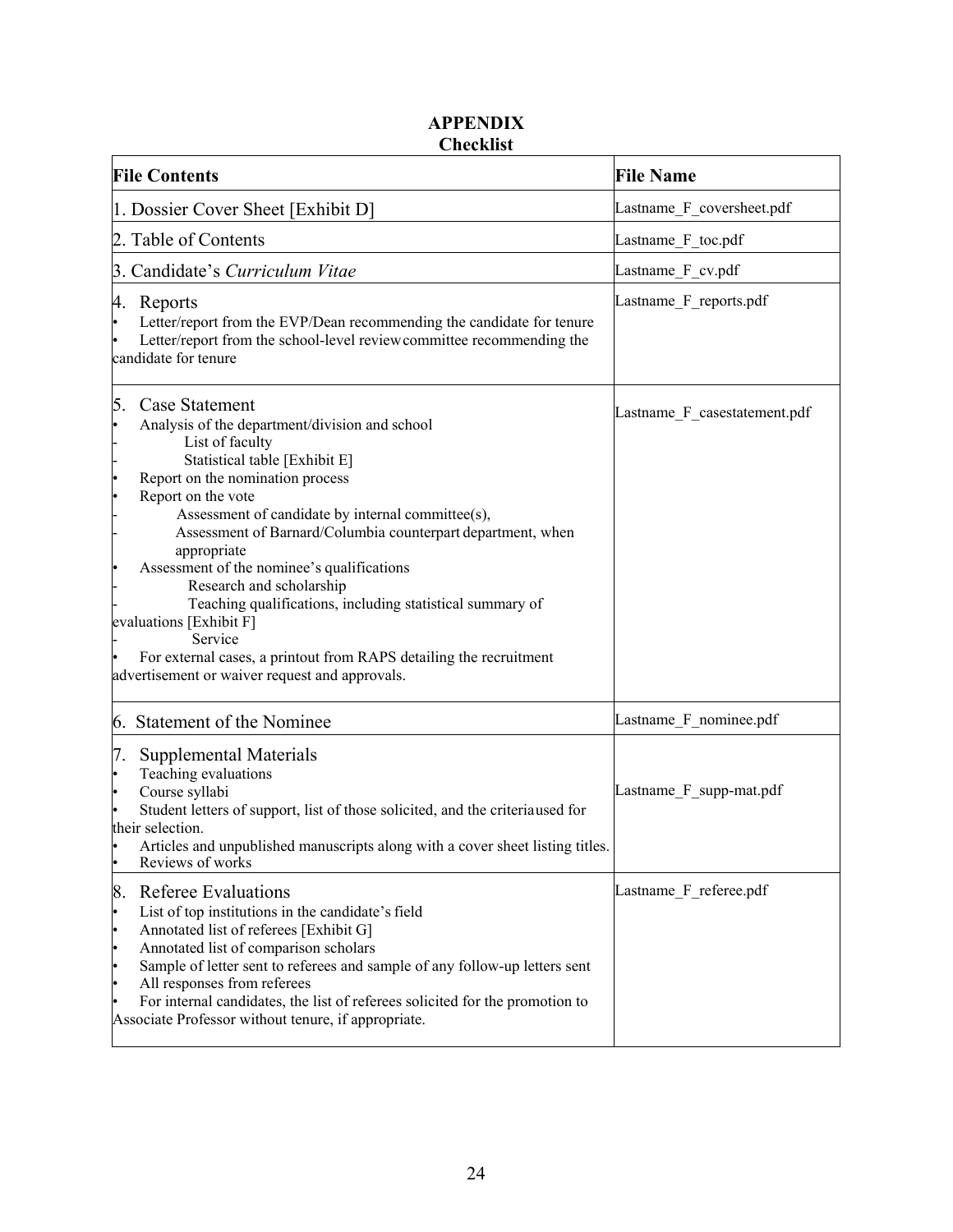|    | 9. Preliminary Evaluations                                                  |                                |
|----|-----------------------------------------------------------------------------|--------------------------------|
|    | Annotated list of reviewers                                                 |                                |
| ŀ  | Sample of letter sent to reviewers and sample of any follow-up letters sent |                                |
| l. | All responses received                                                      |                                |
|    |                                                                             |                                |
|    | 10. Recommendation for Witnesses                                            | Lastname F witness.pdf         |
|    |                                                                             |                                |
|    | 11. All materials collected for any previous review for tenure              | Lastname F previous-review.pdf |
|    |                                                                             |                                |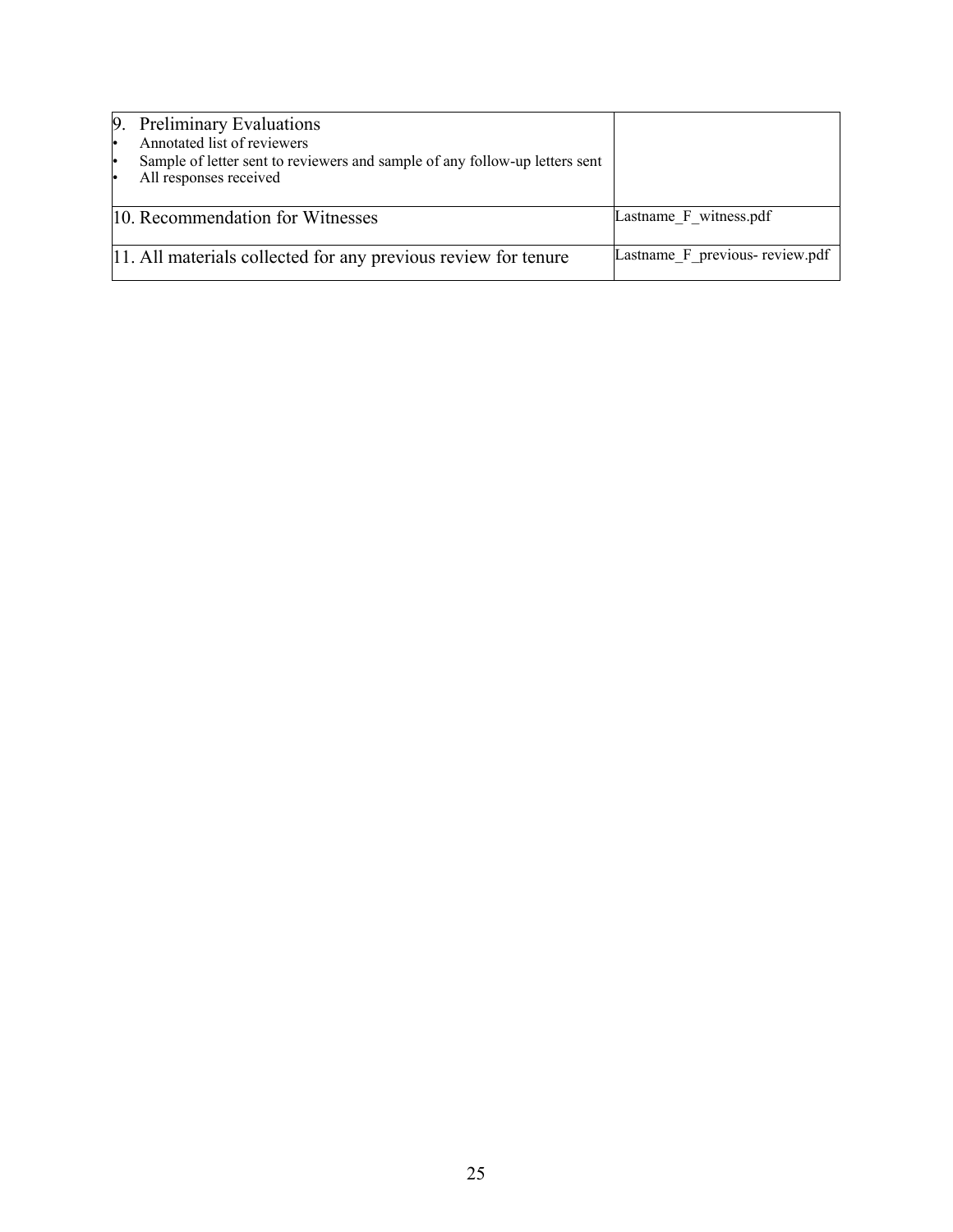#### <span id="page-26-0"></span>**EXHIBIT A** STANDARD LETTER TO REFEREES FOR EXTERNAL CANDIDATES

Date

#### CONFIDENTIAL

Name Address City, State ZIP e-mail address

Dear [Professor/Dr.] :

I write to ask for your help in evaluating the work of [Professor/Dr.] \_\_\_\_\_\_\_\_\_\_, currently at [name of institution], who is being considered for an appointment to tenure at Columbia. [Insert a sentence about the candidate's area(s) of specialization.]

We received your name as an authority in [Professor/Dr.] vs field and would be grateful for your participation in the tenure review. Your judgment will be invaluable in our deliberations.

Like every nomination to tenure at Columbia, that-of [Professor/Dr.] is subject to a rigorous review, first by the faculty of the department/division and school, [insert other levels of review as appropriate], and then by a University-wide standing committee. We value scholarship of the highest quality, whether within a single discipline or across disciplines and recognize that your own area of focus may not entirely coincide with that of the candidate. Therefore, if appropriate, we encourage you to consider the interdisciplinary nature of the candidate's work in your evaluation, in addition to their disciplinary contributions. We understand that you may choose to address only those aspects of the dossier that pertain to your own research areas.

It would be especially helpful to us if you could include in your evaluation answersto the following questions, and particularly so, if you could formulate your responses in a way that makes them accessible to both experts in the candidate's field of research and non-experts.

1. How well and in what capacity do you know [Professor/Dr.] \_\_\_\_\_\_\_\_?

2. What is your critical assessment (both strengths and weaknesses) of the originality, quality, and impact of [Professor/Dr.] 's scholarship? Since the most useful letters are those that assess the work in detail, I am enclosing some of [Professor/Dr.] 's publications as well as their CV and personal statement.

3. What is your overall appraisal of [Professor/Dr.] \[Square 25 secord of achievement and productivity, and how does it measure up to the standards for tenure in your discipline or field?

4. How do the originality, quality, and impact of [Professor/Dr.]  $\cdot$  's work compare to that of the leading scholars in their field? I have attached a list of individuals to whom [Professor/Dr.] might be compared. In the case of the scholars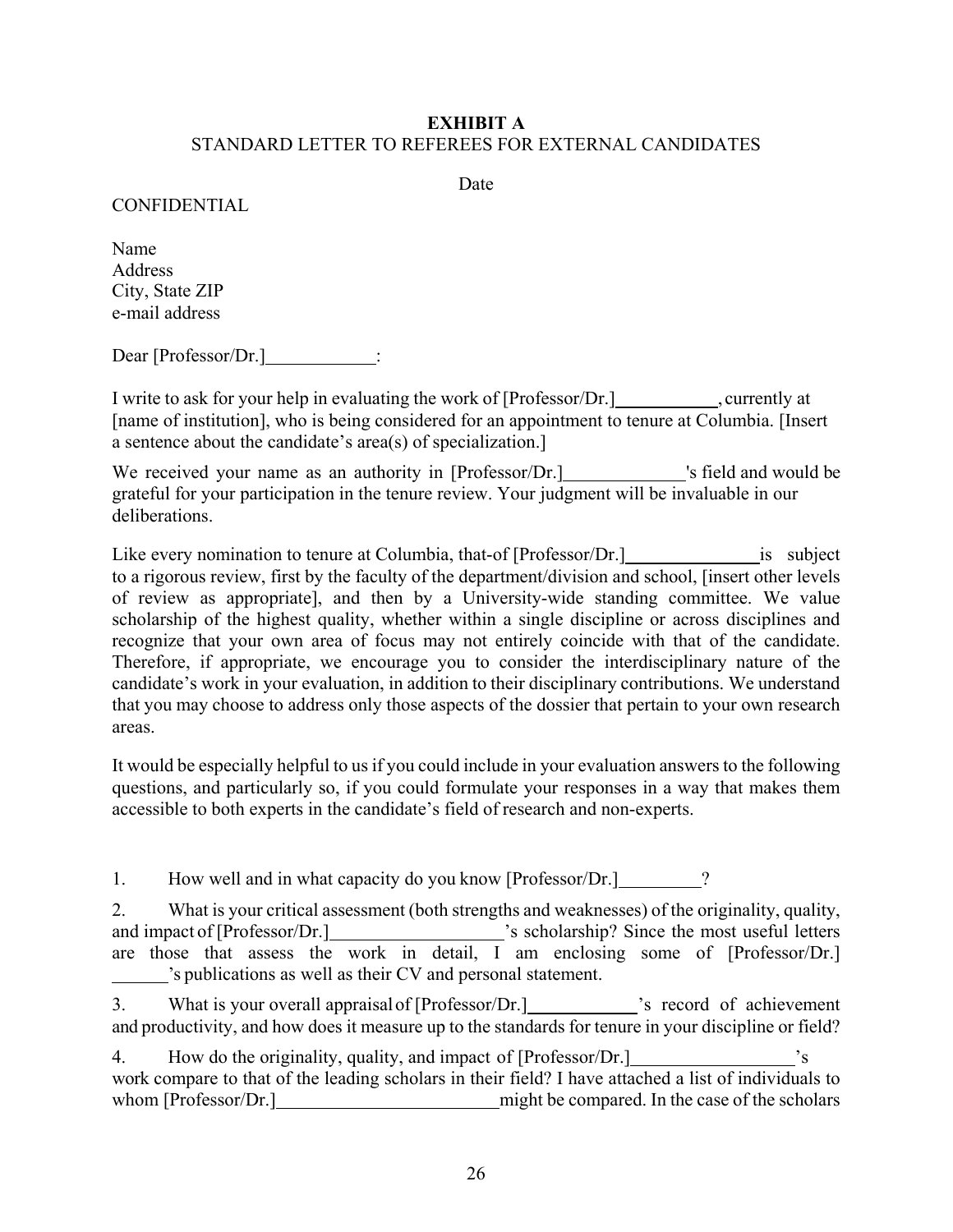who are more senior than [Professor/Dr.] what is your assessment of their chances of attaining the same level of distinction? Please feel free to augment the list as you see fit.

5. What is your assessment of [Professor/Dr.] 's trajectory? Are they likely to become one of the leading figures in their field.

6. If [Professor/Dr.] were under consideration for a tenured appointment at your institution, how likely is it that they would receive a tenured position and would you support their nomination?

7. Do you have any other comments that would be relevant to our deliberations, including observations about [Professor/Dr.] 's teaching and/or mentorship, leadership, or service?

I will, of course, hold your response in confidence to the extent permitted by law and show it only to the Provost, members of the standing committee, [insert other levels of review as appropriate], and the executive committee of \_\_\_\_\_\_\_\_\_\_\_\_\_\_. If you wish, however, you may restrict some or all of your comments to the Provost and/or to the standing committee.

I realize that this request imposes significantly upon your time, and would be extremely grateful for your contribution. As you know, assessments by outside experts such as yourself are essential to ensure thorough and rigorous tenure reviews. Your candid and professional judgment will play an important part in our deliberations. It would be most helpful to receive your response by

With thanks in advance.

.

Sincerely,

Dean/Executive Vice President

Enclosures: *Curriculum vitae* Personal statement Comparison list Publications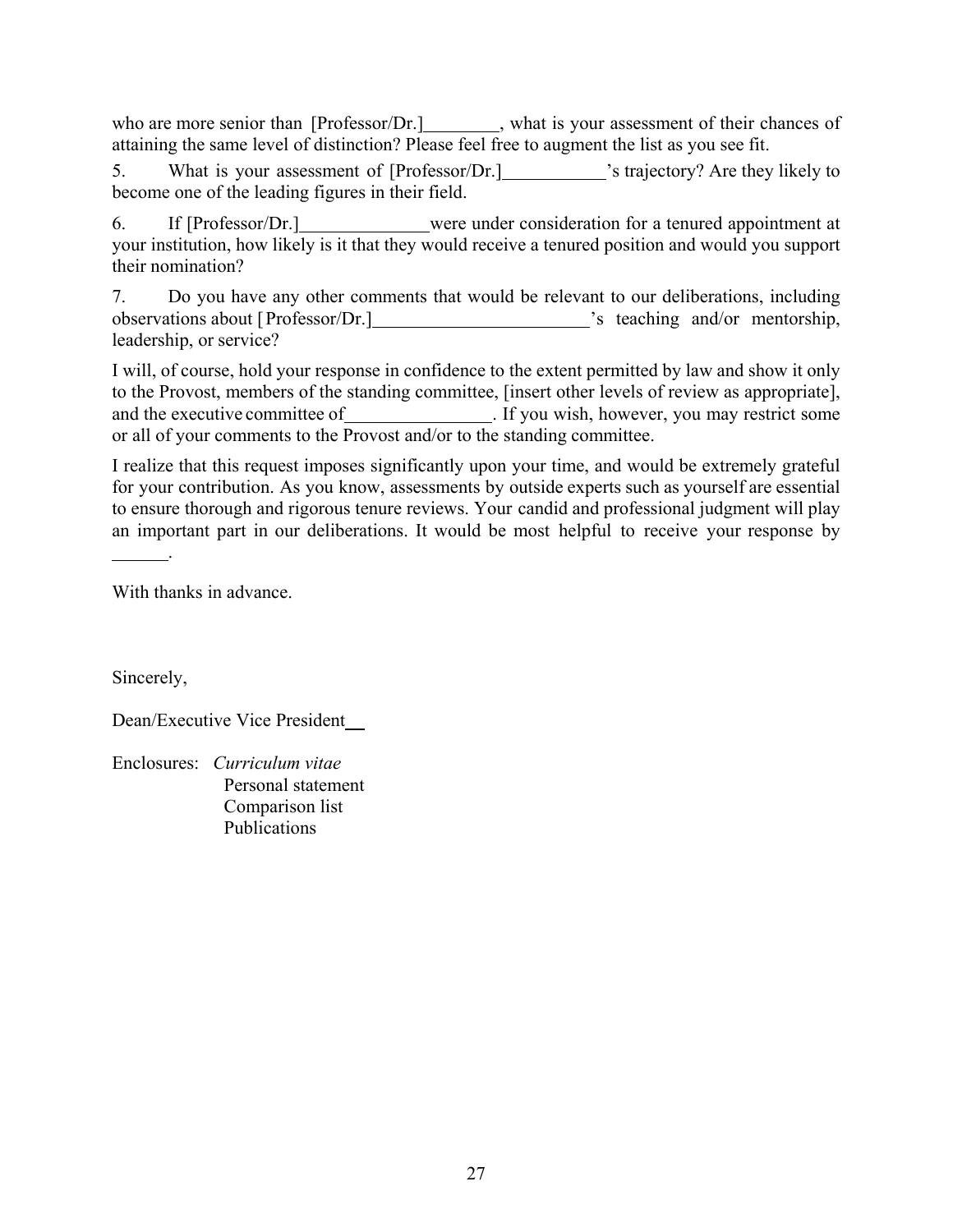#### <span id="page-28-0"></span>**EXHIBIT B** STANDARD LETTER TO REFEREES FOR INTERNAL CANDIDATES

#### **CONFIDENTIAL**

Date

Name Address City, State ZIP e-mail address

Dear [Professor/Dr.] :

I write to ask for your help in evaluating the work of [Professor/Dr.] , who is being considered for promotion to tenure at Columbia. [Insert a sentence about the candidate's area(s) of specialization.]

We received your name as an authority in [Professor/Dr.] 's field and would be grateful for your participation in the tenure review. Your judgment will be invaluable in our deliberations.

Like every nomination to tenure at Columbia, that of [Professor/Dr.] is subject to a rigorous review, first by the faculty of the department/division and school, [insert other levels of review as appropriate], and then by a University-wide standing committee. We value scholarship of the highest quality, whether within a single discipline or across disciplines and recognize that your own area of focus may not entirely coincide with that of the candidate. Therefore, if appropriate, we encourage you to consider the interdisciplinary nature of the candidate's work in your evaluation, if appropriate, in addition to their disciplinary contributions. We understand that you may choose to address only those aspects of the dossier that pertain to your own research areas.

As a standard matter, all referees should be aware that any candidate's career trajectory may include periods during which the candidate has been off the clock in terms of expected research progress towards tenure. This kind of information is not shared with referees, but is taken into account in the university's internal deliberations.

It would be especially helpful to us if you could include in your evaluation answers to the following questions, and particularly so, if you could formulate your responses in a way that makes them accessible to both experts in the candidate's field of research and non-experts.

1. How well and in what capacity do you know [Professor/Dr.]

2. What is your critical assessment (both strengths and weaknesses) of the originality, quality, and impact of [Professor/Dr.] 's scholarship? Since the most useful letters are those that assess the work in detail, I am enclosing some of [Professor/Dr.] 's publications as well as their CV and personal statement.

3. What is your overall appraisal of [Professor/Dr.] vs record of achievement and productivity, and how does it measure up to the standards for tenure in your discipline or field? (Please note that tenure clocks can differ for candidates for a number of reasons including,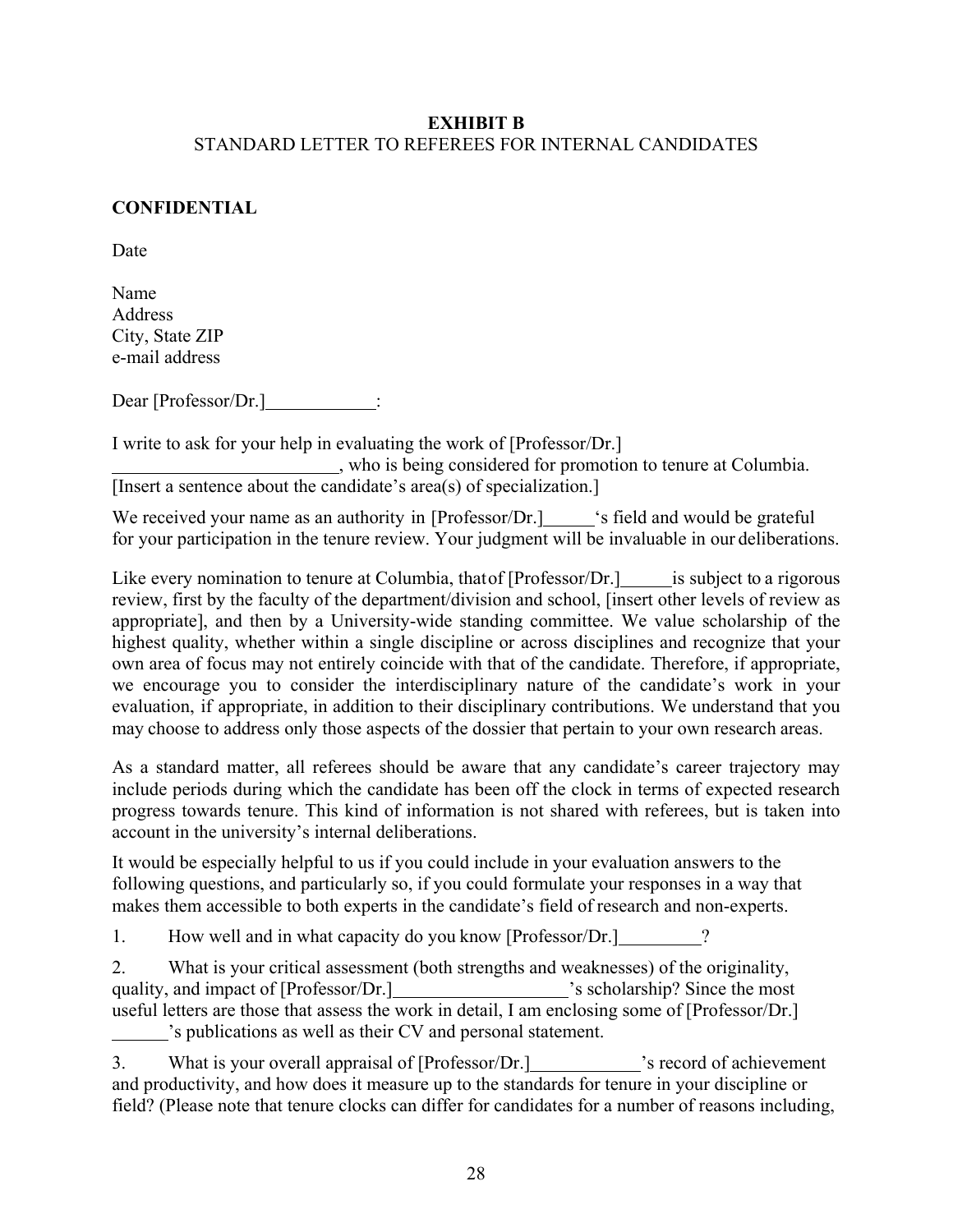for example, family and sick leaves. Such leaves do not change our expectations of a tenure candidate, only the time it takes to achieve them.)

4. How do the originality, quality, and impact of [Professor/Dr.]  $\cdot$  's work compare to that of the leading scholars in their field? I have attached a list ofindividuals to whom [Professor/Dr.] might be compared. In the case of the scholars who are more senior than  $[Professor/Dr.]$ , what is your assessment of their chances of attaining the same level of distinction? Please feel free to augment the list as you see fit.

5. What is your assessment of [Professor/Dr.] 's trajectory? Are they likely to become one of the leading figures in their field?

6. If [Professor/Dr.] were under consideration for a tenured appointment at your institution, how likely is it that they would receive a tenured position and would you support their nomination?

7. Do you have any other comments that would be relevant to our deliberations, including observations about [Professor/Dr.] 's teaching and/or mentorship, leadership, or service?

We would appreciate if you could comment on how COVID-19 has affected scholarship in your area of expertise. We also ask you to bear in mind the potential impact of the pandemic on the pace of scholarly productivity by the candidate.

I will, of course, hold your response in confidence to the extent permitted by law and show it only to the Provost, members of the standing committee, [insert other levels of review as appropriate], and the executive committee of . If you wish, however, you may restrict some or all of your comments to the Provost or to the standing committee.

I realize that this request imposes significantly upon your time, but as you know, assessments by outside experts such as yourself are essential to ensure thorough and rigorous tenure reviews. Your candid and professional judgment will play an important part in our deliberations. It would be most helpful to receive your response by **we have the most helpful to receive** your response by

With thanks in advance.

Sincerely,

Dean/Executive Vice President:

Enclosures: *Curriculum vitae* Personal statement Comparison list Publications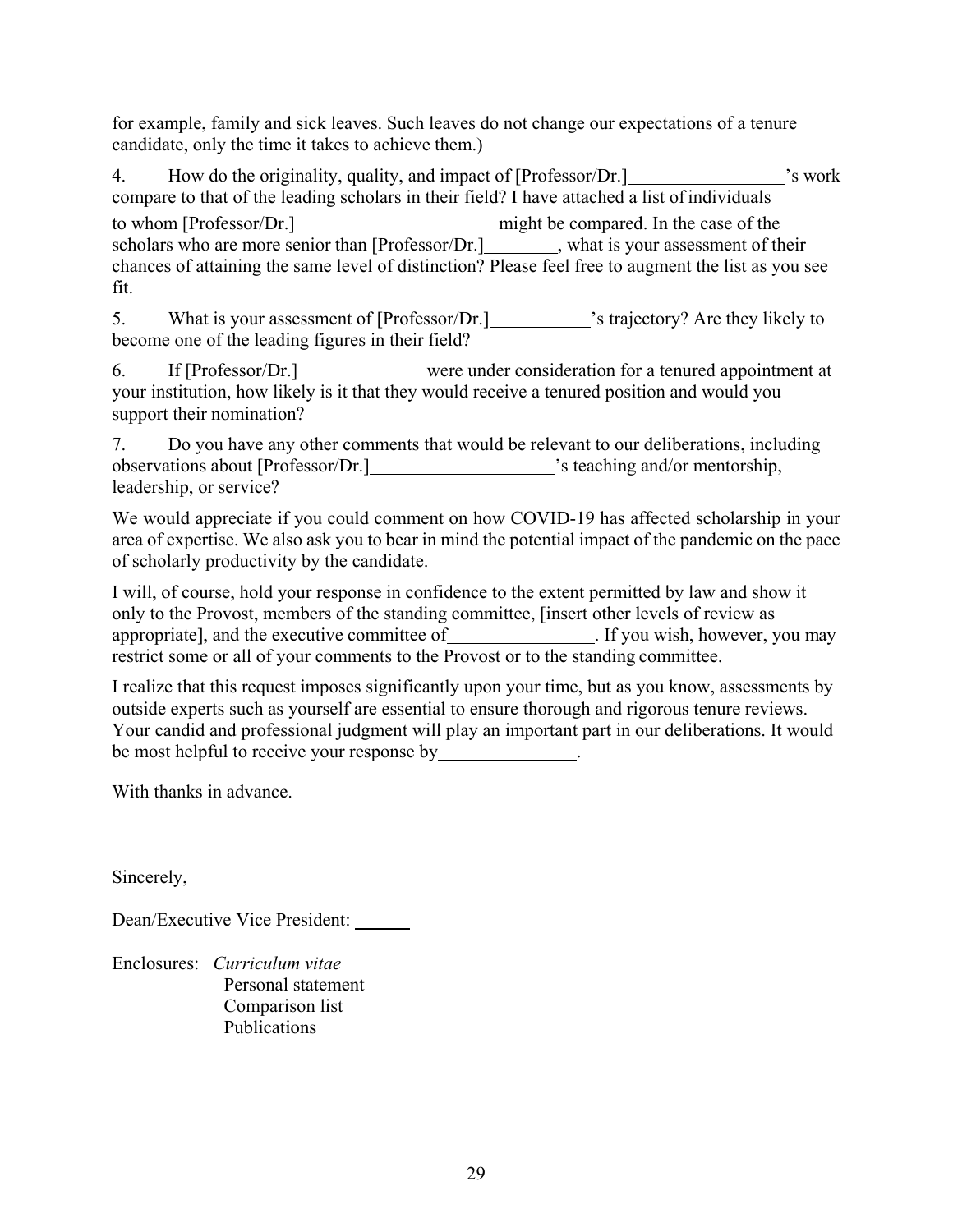#### **EXHIBIT C**

# <span id="page-30-0"></span>STANDARD LETTER TO REFEREES WHO WERE ASKED FOR EVALUATIONS AS PART OF THE SCHOOL'S INTERNAL DELIBERATIONS ON A NOMINATION

#### **CONFIDENTIAL**

Date

Name Address City, State Zip Code e-mail address

Dear :

On [date], [I/the Chair of the Department of X/the Dean of the School of X] wrote to ask for your help in an evaluation [we/the Department/the Division/the School] [were/was] conducting in connection with the possible nomination of [Dr./Professor] [Candidate] to tenure. Your response to [our/his/her] request was greatly appreciated. [We/the Department/the Division/the School] [have/has] decided to nominate [Dr./Professor] [Candidate], and we are now preparing for the review that our Provost will conduct with the assistance of a special University-wide standing committee.

I am writing to ask if you would like to add to the comments on [Dr./Professor] [Candidate]'s qualifications in your previous letter, a copy of which is enclosed. In particular, we would appreciate your views on how they compare with other scholars currently in the field of X, such as those on the enclosed list, and whether they are likely to be among the leaders in that field in the future. The list that we have provided is meant only as a guide. Please feel free to adjust it as you see fit. Not everyone on the list is at the same age and level of experience, and this, of course, needs to be considered in comparing them.

We would appreciate if you could comment on how COVID-19 has affected scholarship in your area of expertise. We also ask you to bear in mind the potential impact of the pandemic on the pace of scholarly productivity by the candidate.

I realize that my request imposes an added burden on your time. However, the opinions of outside referees play an important part in Columbia's process of tenure review. Therefore, we would be grateful for any additional information that you think we might find helpful in conducting [Dr./Professor] [Candidate]'s review. We will hold your response in confidence to the extent permitted by law and show it only to the Provost, members of the standing committee, and the [Department/Division Chair/Executive Committee of the Department/Division/School] [and the Committee on Appointments and Promotions of the Faculty of Dental Medicine/Medicine/Public Health and of the Faculty of Health Sciences].

With thanks in advance.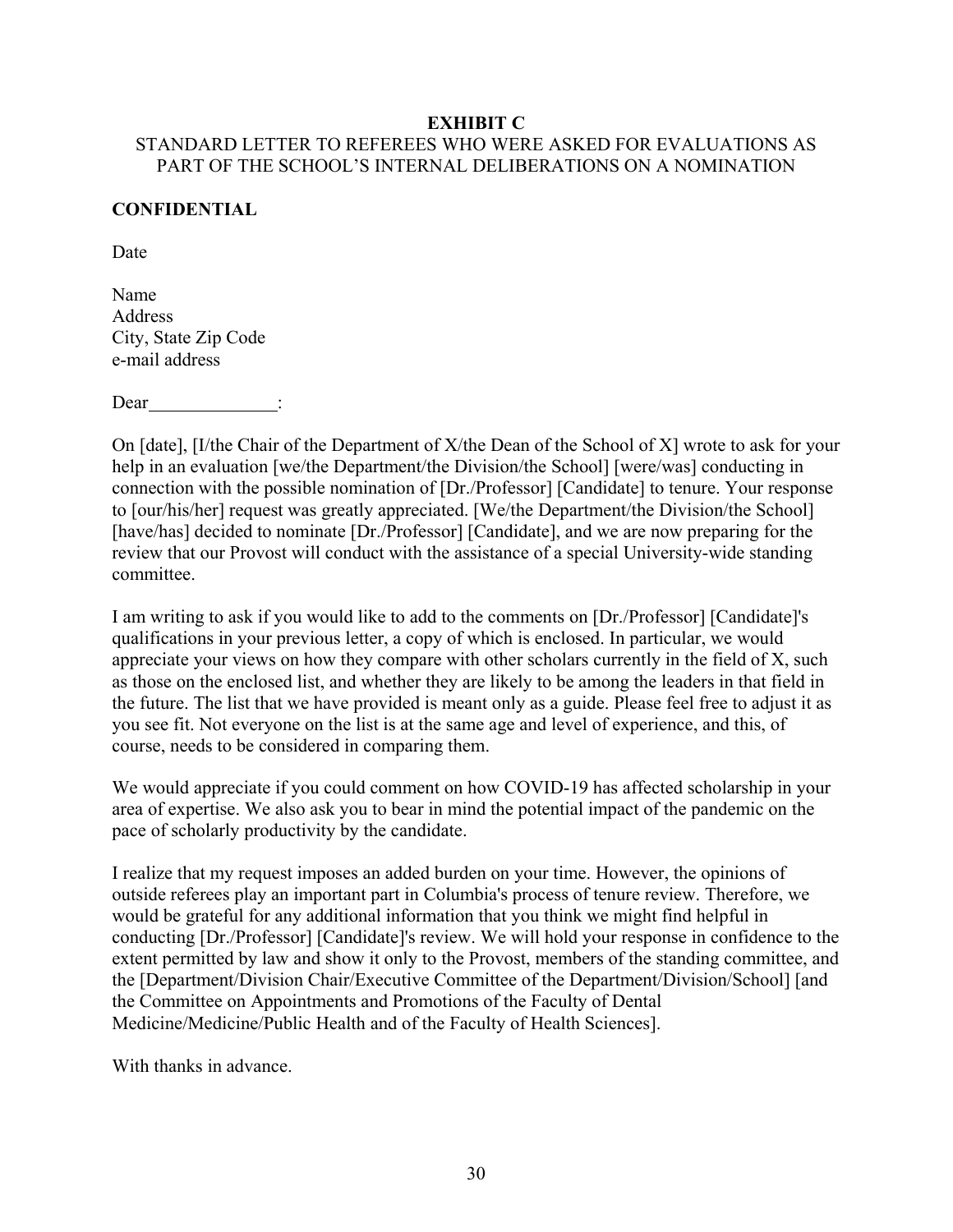Sincerely,

Dean/Executive Vice President

Enclosures: Comparison list Previous letter of evaluation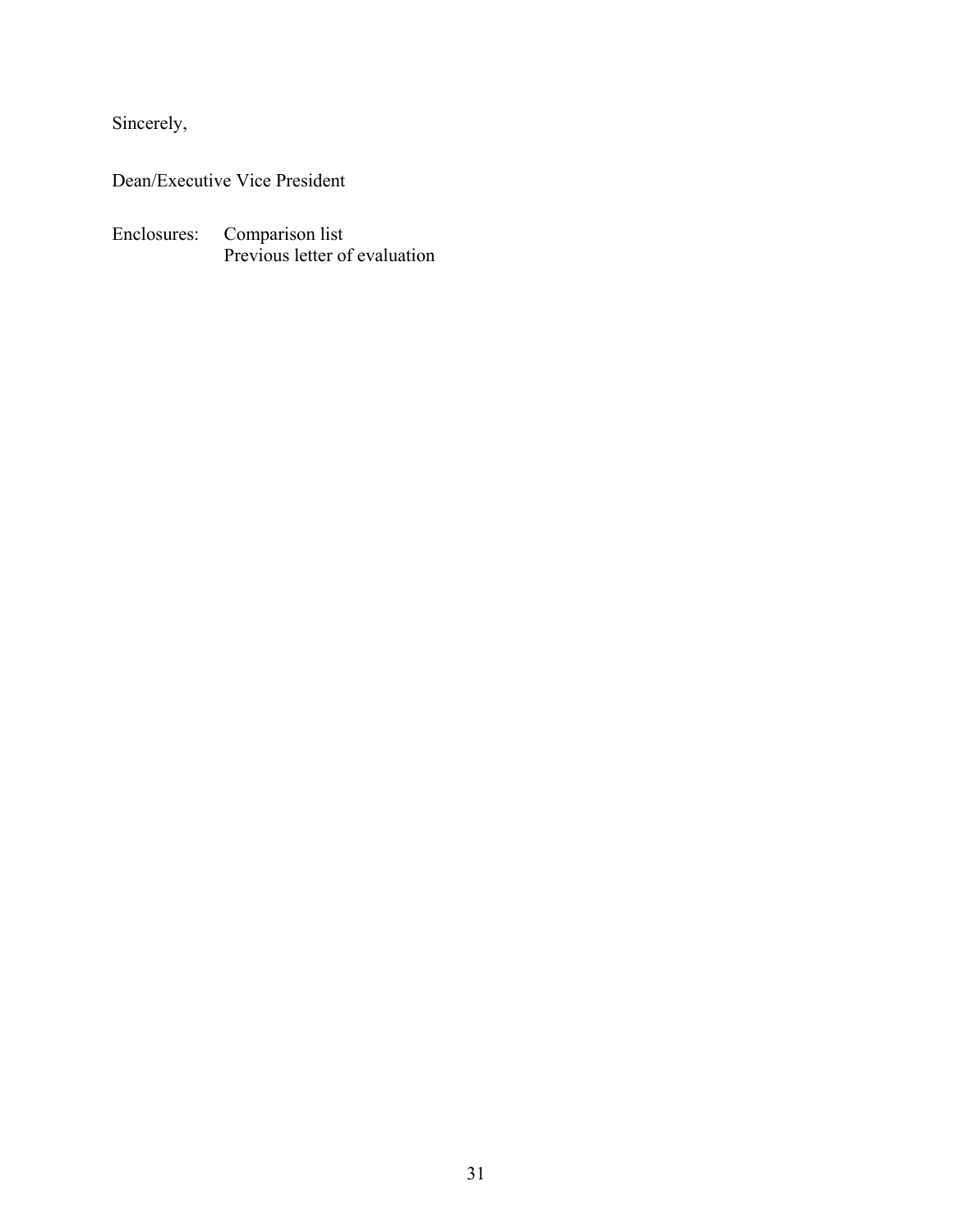# **EXHIBIT D**

Dossier Cover Sheet

<span id="page-32-0"></span>[Date]

Mary C. Boyce, Provost Columbia University in the City of New York 205 Low Memorial Library Mail Code 4313 535 West 116th Street New York, NY 10027

Dear Mary:

I have approved the enclosed nomination for appointment with tenure and request that you forward it to TRAC for review:

Candidate's name

Current title: [For internal candidates please list their current title and department]

[For external candidates please list their current title, institution, department, and full-time/part-time status, if applicable]

Proposed title: [Title and department]

[The executive vice president or dean should include a statement that explains why they have chosen to accept the recommendation from the department/division and the school in favor of nominating the candidate for tenure]

Sincerely,

[Dean/Executive Vice President]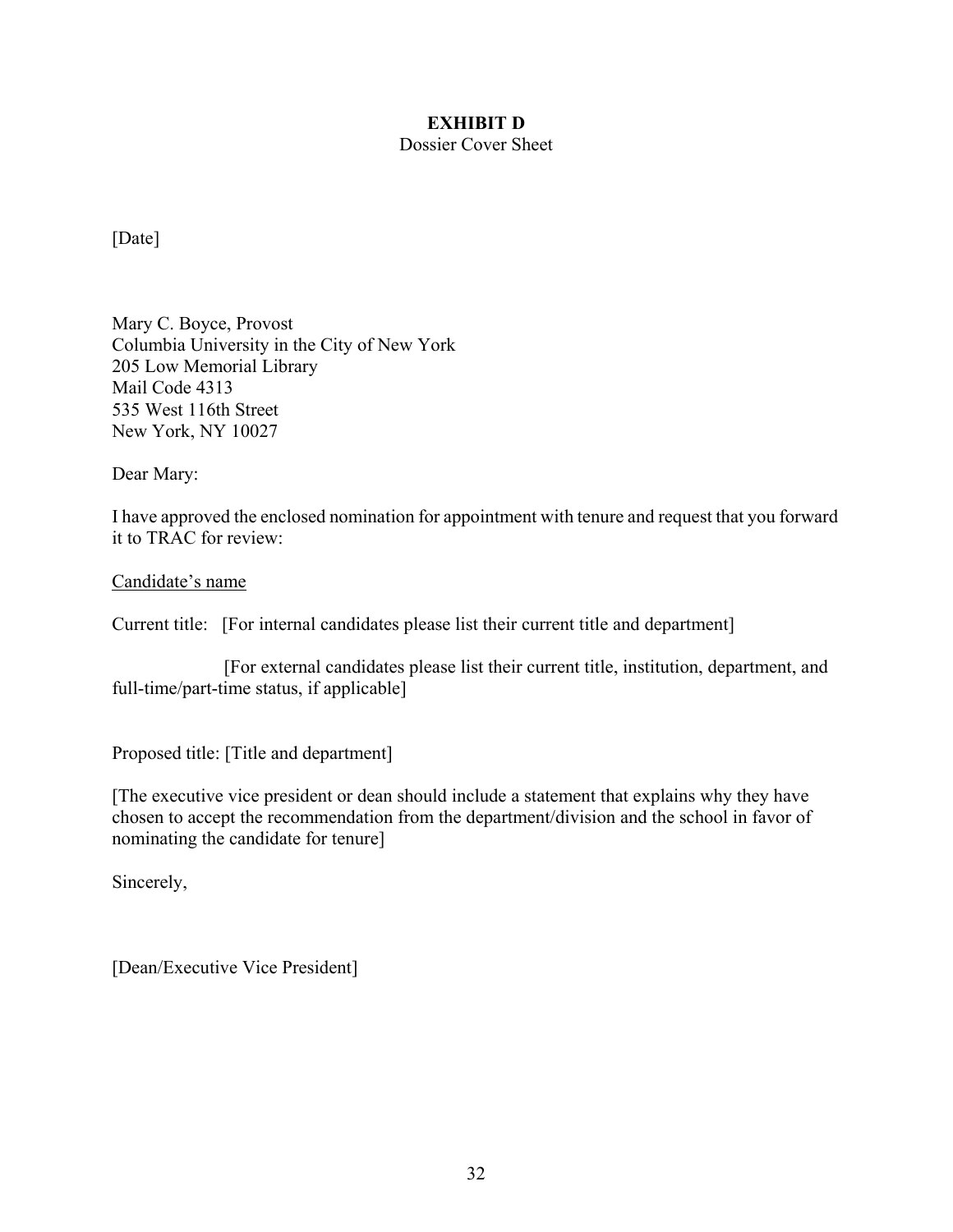#### **EXHIBIT E**

<span id="page-33-0"></span>Table on the Composition of the Faculty of the Nominating Department/Division/School

| Rank                                 | Full-time | Part-time | Nontenured   Off-track | Total |
|--------------------------------------|-----------|-----------|------------------------|-------|
| Professor                            |           |           |                        |       |
| <b>Associate Professor</b>           |           |           |                        |       |
| <b>Assistant Professor</b>           |           |           |                        |       |
| Instructor                           |           |           |                        |       |
| <b>Special Instructional Faculty</b> |           |           |                        |       |
|                                      |           |           |                        |       |
| Example: Associate                   | 10        |           | O                      | 14    |
| Professor                            |           |           |                        |       |

Notes:

- 1) Special Instructional Faculty = Senior Lecturer, Lecturer, Associate, Assistant 2) Off-Track includes the following titles: "at CUMC", "of Professional Practice"
- 2) Off-Track includes the following titles: "at CUMC", "of Professional Practice", and "in Discipline"
- 3) Part-Time includes only those who are compensated.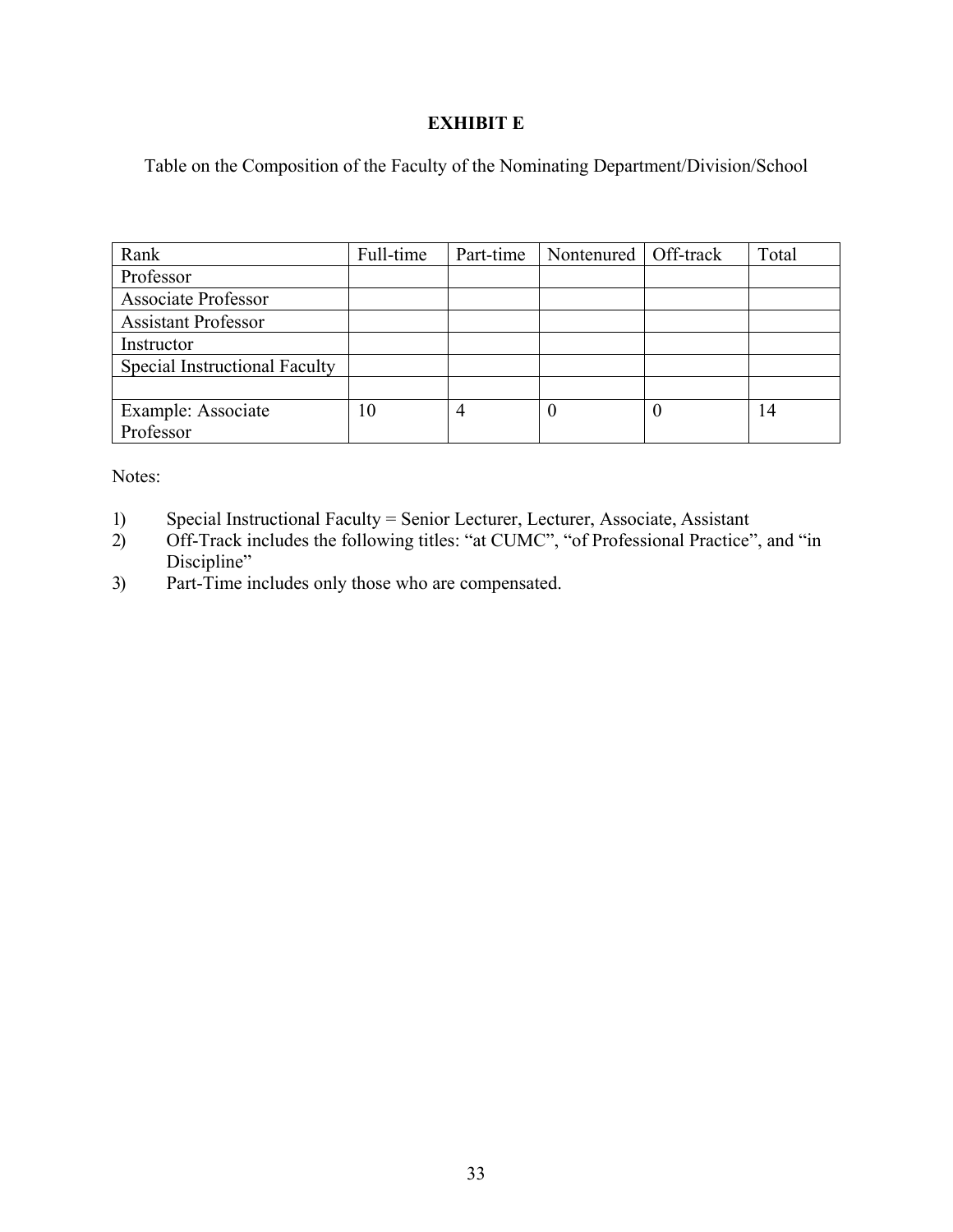# **EXHIBIT F**

# Summary of Teaching Evaluations

<span id="page-34-0"></span>Description of the Scale Used to Evaluate the Course and Instructor:

| Courses and | Semester | Enrollments | Responses | Average | Standard  |
|-------------|----------|-------------|-----------|---------|-----------|
| Questions   | Taught   |             | Received  | Rating  | Deviation |
| Course 1    |          |             |           |         |           |
| Question 1  |          |             |           |         |           |
| Question 2  |          |             |           |         |           |
| Question 3  |          |             |           |         |           |